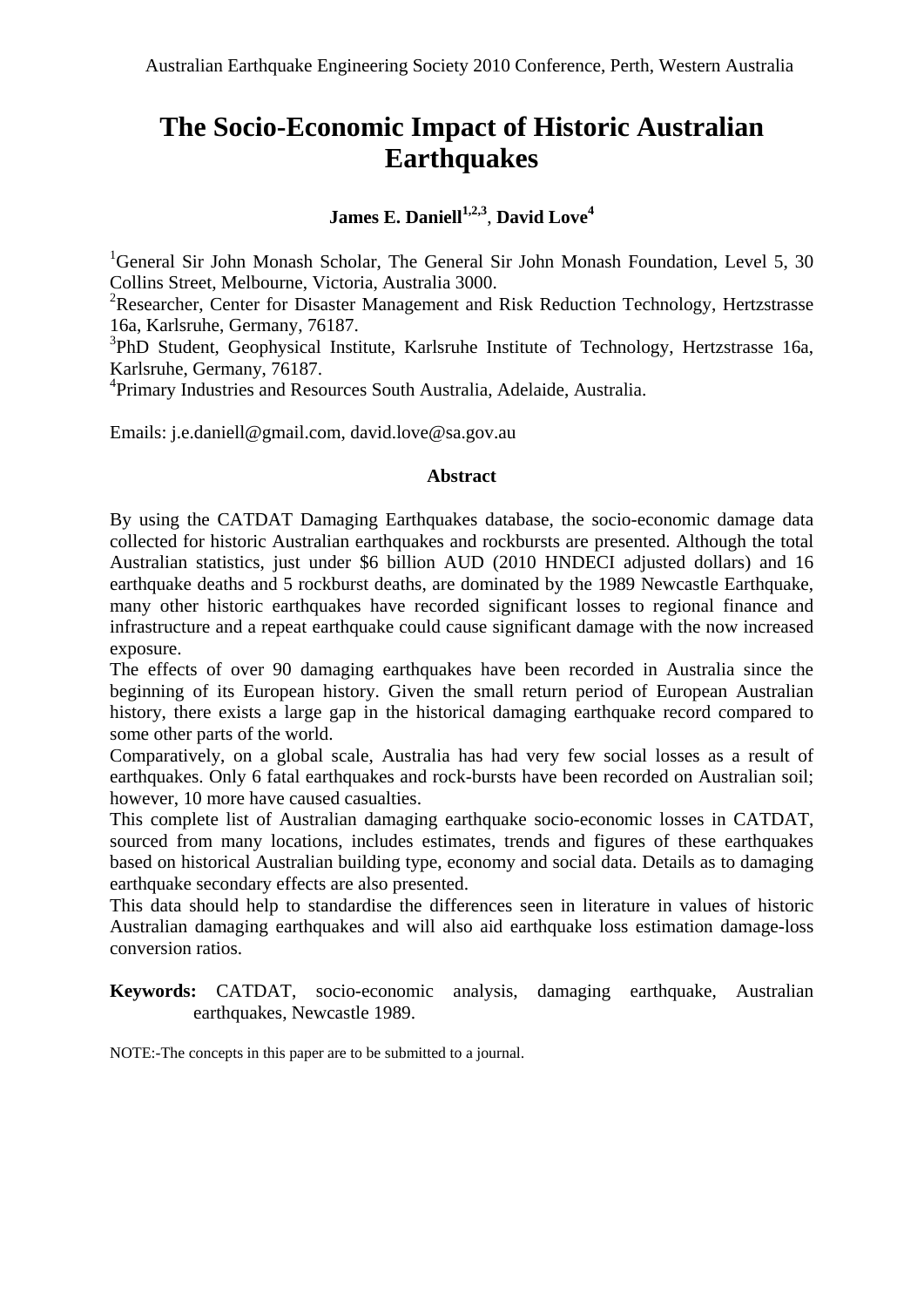#### **Introduction**

For earthquake loss estimation analysis, it is important to know the historical socio-economic effects of earthquakes. Changing conditions in the economy, social or environmental status can significantly change the future effects of earthquakes on the population.

The data used in this paper is sourced from the newly built worldwide CATDAT damaging earthquakes and secondary effects (tsunami, fire, landslides, liquefaction and fault rupture) database (Daniell, 2010b). This was developed to validate, remove discrepancies and expand greatly upon existing global earthquake databases; and to better understand the trends in vulnerability, exposure and possible future impacts of historic earthquakes. It presents a significantly increased database on any available global historic earthquake database.

Over 14500 sources of information from around the world have been primarily utilised over the last few years to present data from over 11600 damaging earthquakes in total, of which over 6500 earthquakes since 1900 have been examined and validated before insertion into the database.Each validated earthquake in the database includes seismological information, secondary effects (social, economic and type), building damage (levels, important infrastructure etc.), ranges of social losses to account for varying sources (deaths, injuries, homeless and affected) and ranges of economic losses (direct, indirect, aid contribution and insurance details). The trends and data are then integrated into a global real-time earthquake economic loss estimation program named EQLIPSE (Daniell 2009b).

The Australian component of the CATDAT damaging earthquakes database has been included in this paper in an attempt to standardise existing databases, and to aid the Australian community in knowledge of historic earthquakes. A number of economic and social estimates have been made to fill in the gaps in knowledge, using literature sources. It must be noted that 85 earthquakes are a small number in the scheme of the 246 nations and 11600 earthquakes in the CATDAT damaging earthquakes database. It was seen that the Coates (1996) study of Australian floods and the additional study of Daniell et al. (2010a) for the CATDAT Floods database into Asia-Pacific region, using historical estimates for social losses, showed that floods pose a significantly greater threat; however, given the 1989 Newcastle Earthquake, the economic estimates from these two disaster types are reasonably similar for Australia. In Figure 1, Australia is shown in the context of the Asia-Pacific region for earthquake versus flood impact. The theory shows that every country is different in terms of flood or earthquake domination, and due to the long return period of earthquakes in some regions, this diagram will shift given a big event.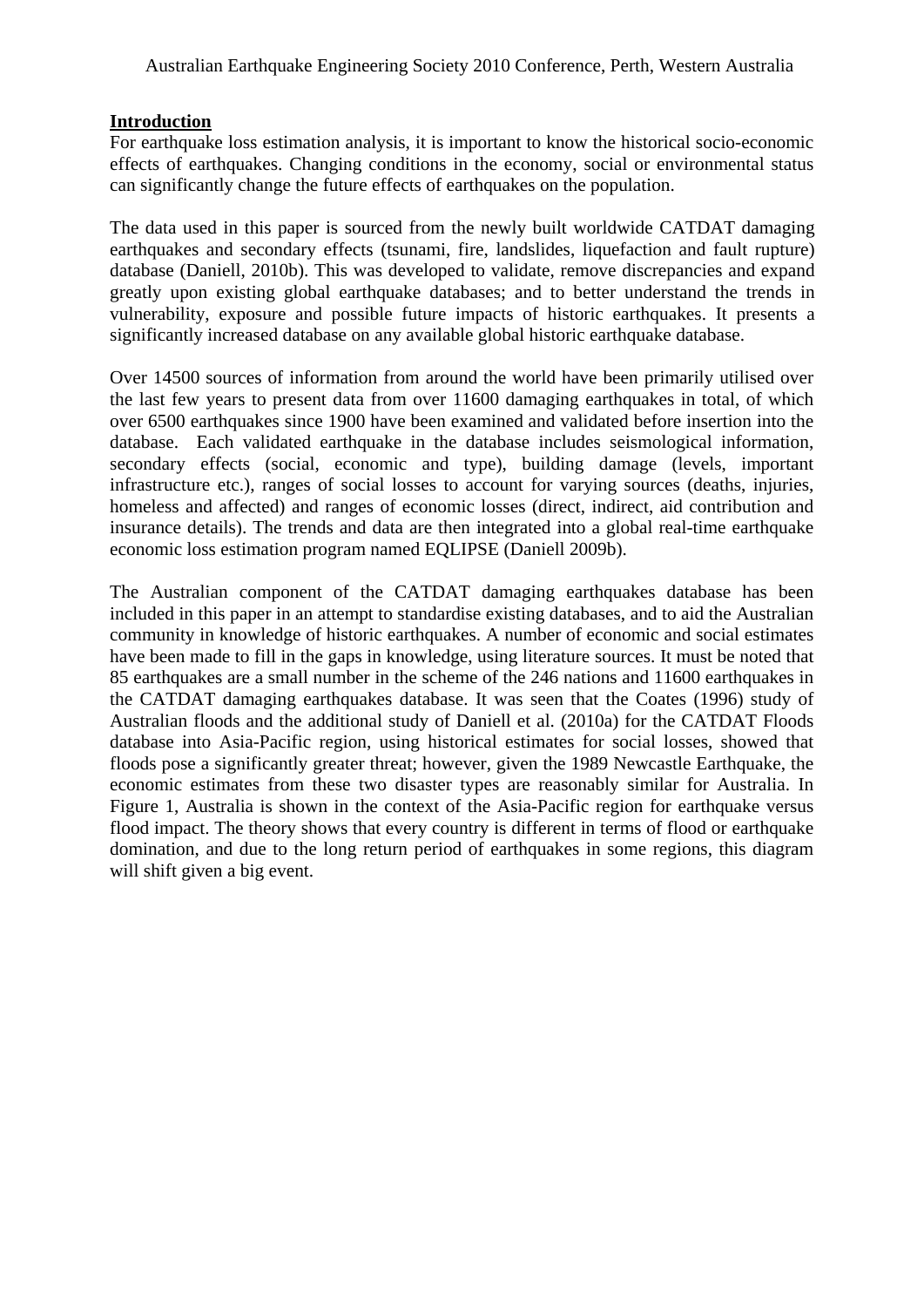

*Figure 1 – Relative Flood and Earthquake event deaths (total) (left) and economic losses (in 2010 million USD inflation adjusted) (right) since 1900 in respective Asia-Pacific countries through use of CATDAT (Daniell et al. 2010)* 

#### **Development of the database for Australia**

The following major databases were first consulted in terms of Australian earthquakes to compare the quality and quantity of the data in the CATDAT database – EMA, MunichRe NATHAN, EM-DAT, UTSU, NGDC, PAGER-CAT. These databases rendered a list of 18 damaging earthquakes. A list of corrections for Australian Earthquakes in these databases has been included in this paper in the Appendix.

The NGDC database includes 10 earthquakes for Australia. MunichRe NATHAN has 2 earthquakes. UTSU counts 15 damaging Australian earthquakes – but has errors with the 1902 Clarendon Earthquake Swarm where they define moderate damage, whereas through historic records these earthquakes can be deemed to have not caused damage. PAGER-CAT has 3 Australian earthquakes with socio-economic damage (Meckering, Cadoux and Newcastle). EM-DAT presents 4 earthquakes. These databases can be shown to underestimate the true effects of historic Australian earthquakes. Even with the cut-off criteria of these databases, many more earthquakes should be included based on their criteria. Thus, there is a major need for an accurate damaging earthquake database.

A damaging earthquake is defined in the CATDAT database by the following criteria:

- Any earthquake causing collapse of structural components.
- Any earthquake causing death, injury or homelessness.
- Any earthquake causing damage or flow-on effects exceeding \$10,000 international dollars (\$9990 AUD as of November 2010), Hybrid Natural Disaster Economic Conversion Index adjusted to 2010.
- Any earthquake causing disruption or a reasonable economic or social impact as deemed appropriate.
- A requirement of validation of the earthquake existence via 2 or more macroseismic recordings and/or seismological information recorded by stations and at least 1 of the 4 definitions above.

For the Australian dataset this rendered 88 earthquakes and rockbursts. These have been gathered from various journals, papers, databases, reports and presentations. In addition, five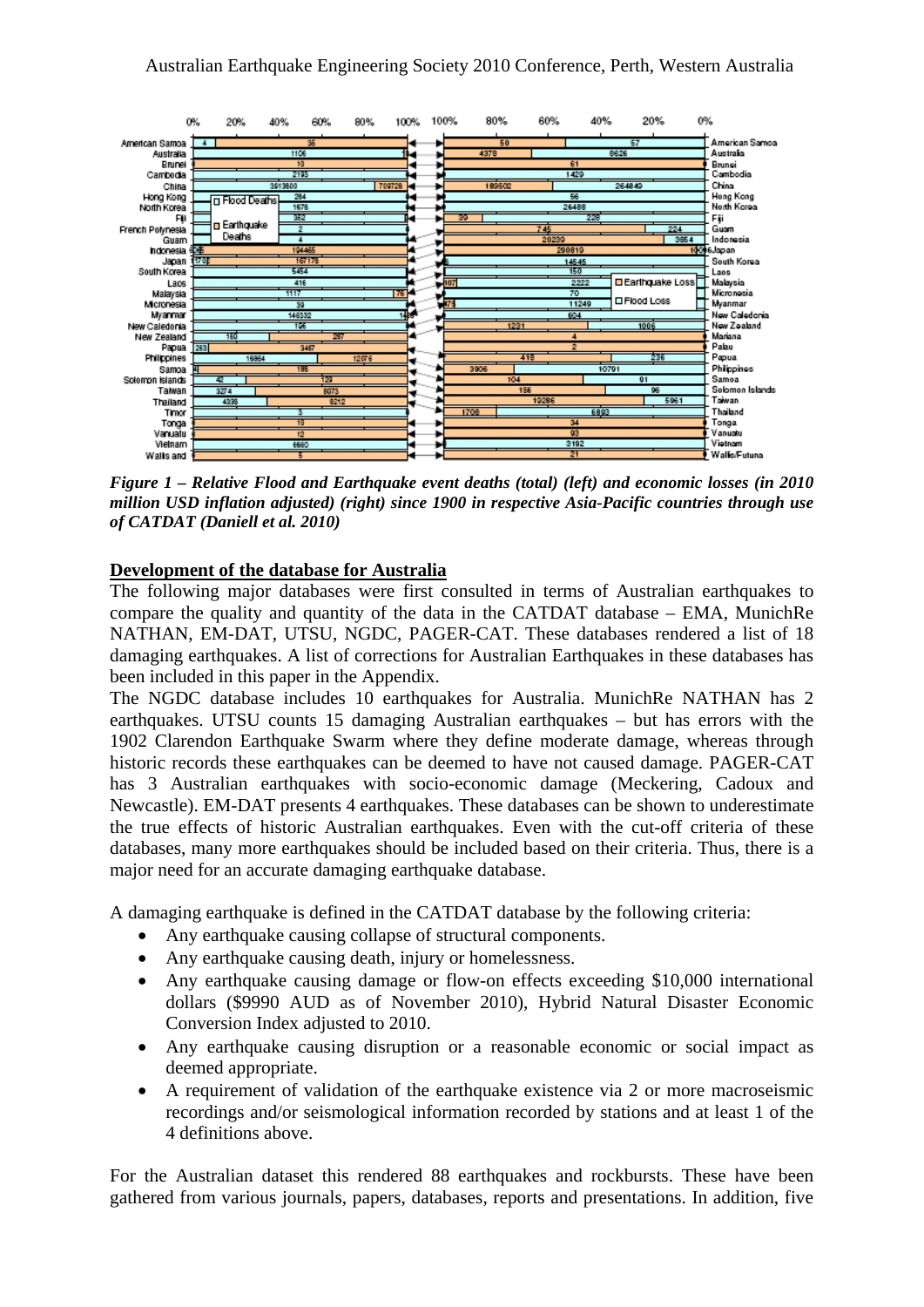earthquakes have been recorded from the Banda and Timor Seas (Indonesia), which have caused damage in northern Australia. Two earthquakes from Chile have caused damage in eastern Australia through tsunamigenic action. The cost of the tsunami warnings in present years has not yet been calculated into the database, but these should be included on the basis of disruption.

# **Casualty-bearing Earthquakes in Australia**

As has been gathered from the CATDAT database, there have been 16 earthquake related deaths in Australia from 3 earthquakes, and 5 rockburst related deaths from 3 events. There have also been 10 additional earthquakes with only people injured and 1 tsunami. This is always contentious, as the degree of injury is always difficult to fathom and some databases do not include rockbursts. Compared with the rest of the world, there seems to be a much smaller effect socially through historic earthquakes, than economically.

The seismological information, full description and other effects are contained within the CATDAT database.

| Table 1 – The casualty bearing earthquakes and rockbursts in modern Australian history (1788- ) – |  |
|---------------------------------------------------------------------------------------------------|--|
| CATDAT Damaging Earthquakes Database v4.07, J. Daniell, 2010.                                     |  |

| <b>Earthquake</b> | <b>State</b> | M                | <b>Deaths</b>  | <b>Serious</b>  | <b>Minor</b>    | Cause                               |
|-------------------|--------------|------------------|----------------|-----------------|-----------------|-------------------------------------|
|                   |              |                  |                | <b>Injuries</b> | <b>Injuries</b> |                                     |
| 07.07.1883        | <b>SA</b>    | 4.9              |                |                 | 1               | 1 Person injured jumping from a     |
| Adelaide          |              |                  |                |                 |                 | window                              |
| 10.05.1897        | <b>SA</b>    | 6.8              |                | $\overline{5}$  | 45              | Numerous injuries including         |
| Beachport         |              |                  |                |                 |                 | several serious at Beachport        |
| 19.09.1902        | <b>SA</b>    | 6.0              | $\overline{2}$ |                 | $\mathbf{1}$    | 2 heart attacks related to the      |
| Warooka           |              |                  |                |                 |                 | earthquake                          |
| 25.06.1903        | <b>SA</b>    | RB               |                | $\mathbf{1}$    | 9               | Rock fall in mine due to rockburst  |
| Moonta            |              |                  |                |                 |                 | $-1$ seriously injured, with 9      |
|                   |              |                  |                |                 |                 | having more minor injuries          |
| 27.08.1917        | <b>WA</b>    | RB               | $\mathbf{1}$   |                 |                 | 1 death due to underground rock     |
| Kalgoorlie        |              |                  |                |                 |                 | fall                                |
| 02.09.1932        | <b>VIC</b>   | 4.5              |                |                 | $\overline{3}$  | At least 3 people treated for shock |
| Selwyn Fault      |              |                  |                |                 |                 |                                     |
| 12.04.1935        | QLD          | $\overline{5.5}$ | $\mathbf{1}$   |                 |                 | 1 railway worker shaken off a       |
| Gayndah           |              |                  |                |                 |                 | railway bridge at Biggenden         |
| 28.02.1954        | <b>SA</b>    | 5.4              |                | 3               |                 | 3 serious injuries                  |
| Adelaide          |              |                  |                |                 |                 |                                     |
| 22.05.1960        | <b>NSW</b>   | Tsu              |                |                 | $\overline{2}$  | 1 girl fell in – rescued. Another   |
| Chile Tsunami     |              |                  |                |                 |                 | man was smashed against a wall      |
|                   |              |                  |                |                 |                 | when attempting to flee the water.  |
| 14.10.1968        | <b>WA</b>    | 6.8              |                | $\overline{5}$  | 28              | At least 5 serious injuries and     |
| Meckering         |              | Ms               |                |                 |                 | over 20 minor injuries              |
| 02.12.1977        | <b>VIC</b>   | 5.0              |                |                 | $\mathbf{1}$    | 1 broken arm of a child falling     |
| Balliang          |              |                  |                |                 |                 | from a bunk                         |
| 02.06.1979        | <b>WA</b>    | 6.1              |                |                 | $1 - 5$         | Between 1 and 5 minor injuries.     |
| Cadoux            |              |                  |                |                 |                 |                                     |
| 27.12.1989        | <b>NSW</b>   | 5.4              | 13             | 30              | 135             | Nine people died at the Newcastle   |
| Newcastle         |              | Mw               |                |                 |                 | Workers Club; three people were     |
|                   |              |                  |                |                 |                 | killed in Beaumont Street,          |
|                   |              |                  |                |                 |                 | Hamilton, and one person died of    |
|                   |              |                  |                |                 |                 | shock. 165 total hospitalised.      |
|                   |              |                  |                |                 |                 | Refer to Carr et al. (1997) for     |
|                   |              |                  |                |                 |                 | more information.                   |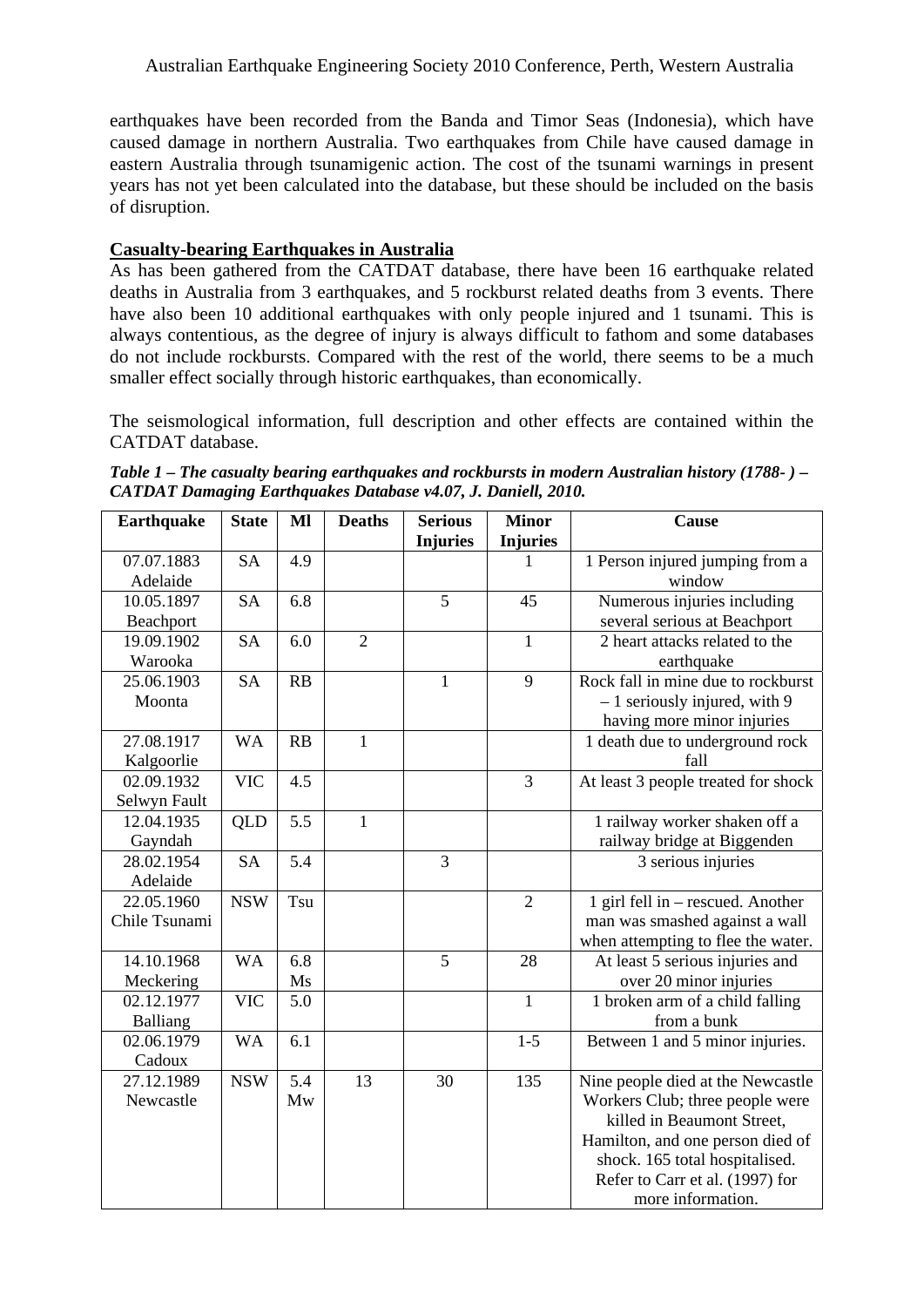| 06.08.1994   | <b>NSW</b> | 5.4 |  |   | 5 minor injuries                 |
|--------------|------------|-----|--|---|----------------------------------|
| Ellalong     |            |     |  |   |                                  |
| 1996-1998    | <b>WA</b>  |     |  |   | Potkin et al., 2000.             |
| Rockbursts   |            |     |  |   |                                  |
| 25.04.2006   | <b>TAS</b> | 2.2 |  |   | 1 died due to rockburst – rock   |
| Beaconsfield |            |     |  |   | fall, 2 major injuries (14 days  |
|              |            |     |  |   | underground)                     |
| 20.04.2010   | WA         | 5.2 |  | っ | A man and woman were             |
| Kalgoorlie   |            | Mw  |  |   | hospitalised with minor injuries |

It should be repeated that as a concert at the Workers Club in Newcastle was to be held on the night of the  $28<sup>th</sup>$  December 1989 (local time), hosting 2000 people, the fatality count for Australia could have been much higher had this earthquake not occurred during the day (Carr et al. 1997). It also should be noted, that there is contention whether the Beaconsfield event is defined as a rockburst or earthquake. In this paper, it is defined as a rockburst.

# **Economic Losses in Australian Earthquakes**

Many estimates have been made of economic losses from Australian earthquakes historically, with much conflicting information. There is a natural range from any earthquake of economic estimates as it is always difficult to calculate damage. Insured loss information is often the only descriptor of damage and a total loss estimate has to be calculated as a percentage increase on this insured loss. It has been found in historic earthquakes in Australia, that the further back that economic estimates went in time, the higher they were based on property and quantifiable losses, not taking into account the life cost and flow-on effects. In many cases, some damage estimates that were obvious errors were eliminated from the CATDAT range of economic losses for each Australian earthquake. The CATDAT database includes a full economic range from different sources, as well as a CATDAT preferred lower bound and upper bound value and also a median value for each entered earthquake.

For the 95 earthquakes, many historical newspaper reports (The Advertiser, The Argus, Sydney Morning Herald, Brisbane Courier etc.) and other reports and papers were used to construct the building losses as well as potential economic loss estimates. In many cases, building losses were used with a trended loss estimate based on labour, chimneys, walls, broken windows, ceilings, semi-destroyed, and fully destroyed buildings. These series were created through use of the Australian Bureau of Statistics – Australian Yearbooks from 1908 onwards, and using contemporary sources (Haig 1989, Haig 2001, Forster 1985, Maddison 2003, World Bank 2010 etc.). Lists of the new economic estimates created as part of this study of earthquake loss resulting from earthquakes in Australia are detailed below in the Appendix to the paper. The percentage urbanity of the affected earthquake region was applied in order to better create this index. In the CATDAT database, this has simply been done on a country-by-country basis for the rest of the world.

In addition, the BTE (2001) life costing has been added to the economic loss where the total loss estimate was deemed not to include the flow-on life effects of earthquakes. The economic costs for fatalities, major injuries and minor injuries have been trended through history using proportionate unskilled wage, because the proportion of the losses for fatalities, major injuries and minor injuries comes from lost wages and lost time.

It should be noted at this point that there will be minor changes to the CATDAT database as additional economic trend information studies become available in every country. For Australia, the GDP, unskilled wage and CPI information is reasonable for the entire modern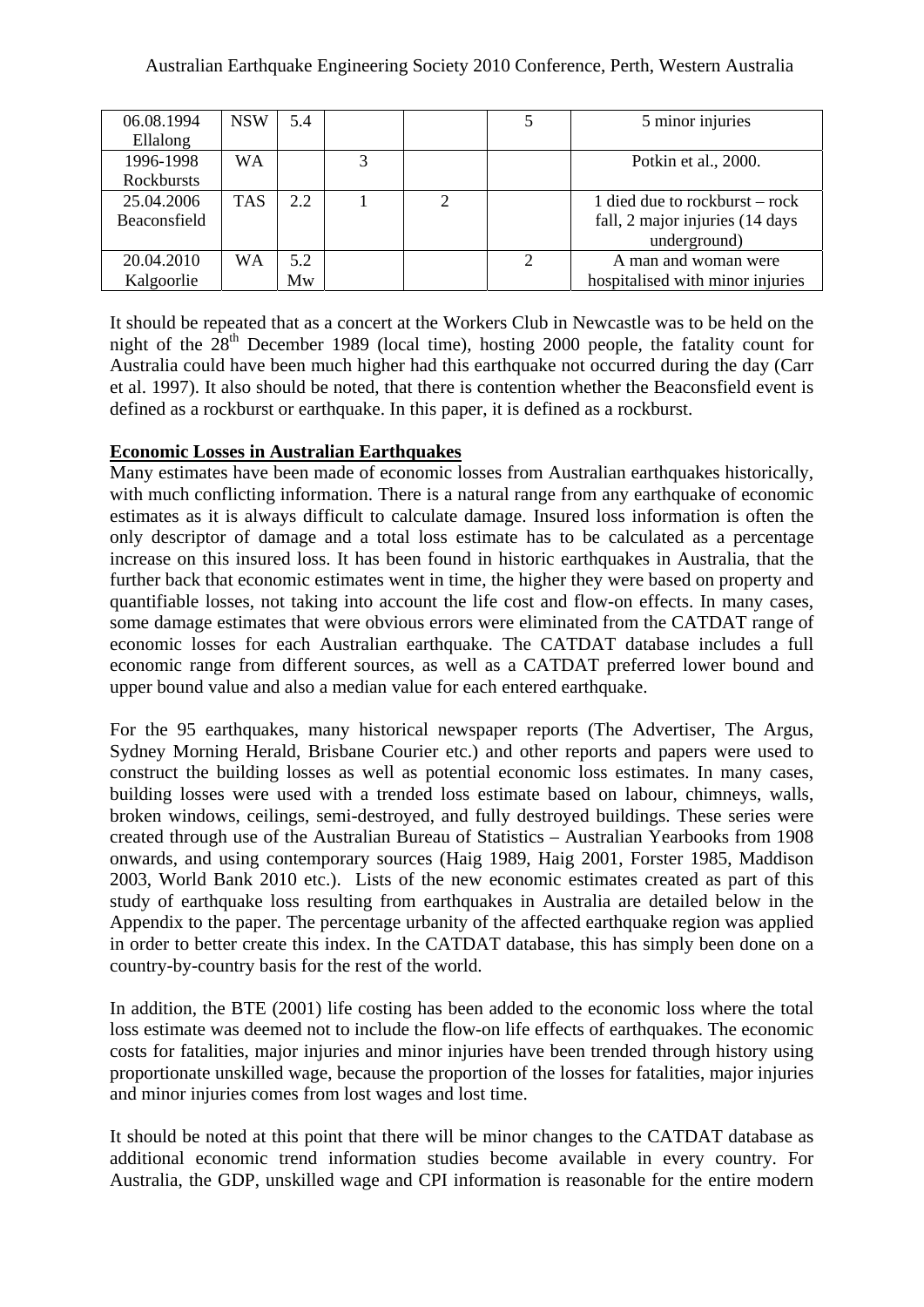Australian history (1788 onwards). As a trend, these have been depicted on the following diagram to show the difference between the indices from 1880 onwards.



*Figure 2 – Australian measuring worth indices including the comparative Australian Average HNDECI (Historical Natural Disaster Economic Conversion Index).* 

The following Table shows the historical cumulative earthquake economic losses in Australia. It can be seen a large proportion can be attributed to one event – Newcastle 1989. This poses a problem for earthquake loss modellers in Australia in that there are is only one major urban centre event of a significant magnitude and destruction (with the exception of the Adelaide 1954 earthquake). The modern history or scientifically recorded history of Australia only dates back to 1788, causing a problem for earthquake records. In addition, during the early years of European settlement, very little of Australia was inhabited by the Europeans.

Shown below in Table 2 are the highest 10 economic losses in Australian history, based on the HNDEC indexing system within the CATDAT database. Table 5 in Appendix A.2 shows the full number of economic loss earthquakes in Australia. The HNDECI is the Hybrid Natural Disaster Economic Conversion Index designed to bring the cost of an event year earthquake into 2010 dollars. A simple CPI/inflation-based series does not account for the cost in 2010 dollars, as shown by Daniell et al. (2010).

For the purposes of simplicity, pre-1966 values have been converted from pounds to dollars by multiplying by 2 as per the 1966 decimal currency conversion rate.

**Location information** Economic Loss in AUD x  $10^6$  (date **of event) Median HNDECIadjusted 2010 Economic Loss**  Earthquake | State | Ml | Best **Estimate CATDAT Upper CATDAT Lower**  1989 Newcastle NSW 5.4 Mw 3246 4000 1650 **5313.1**  1954 Adelaide SA 5.4 9.07 9.07 6.2 **152.5**  1994 Ellalong | NSW | 5.4 | 50.05 | 50.05 | 36 | 70.7 1968 Meckering | WA | 6.0 | 5.23 | 7 | 5 | 57.2 1902 Warooka SA 6.0 0.048 0.06 0.02 **12.1**  1979 Cadoux WA 6.1 Mw 4.08 4.08 3.8 **15.5** 

*Table 2 – The Top 10 Economic Loss bearing earthquakes in modern Australian history (1788-) – CATDAT Damaging Earthquakes Database v4.07, J. Daniell, 2010.*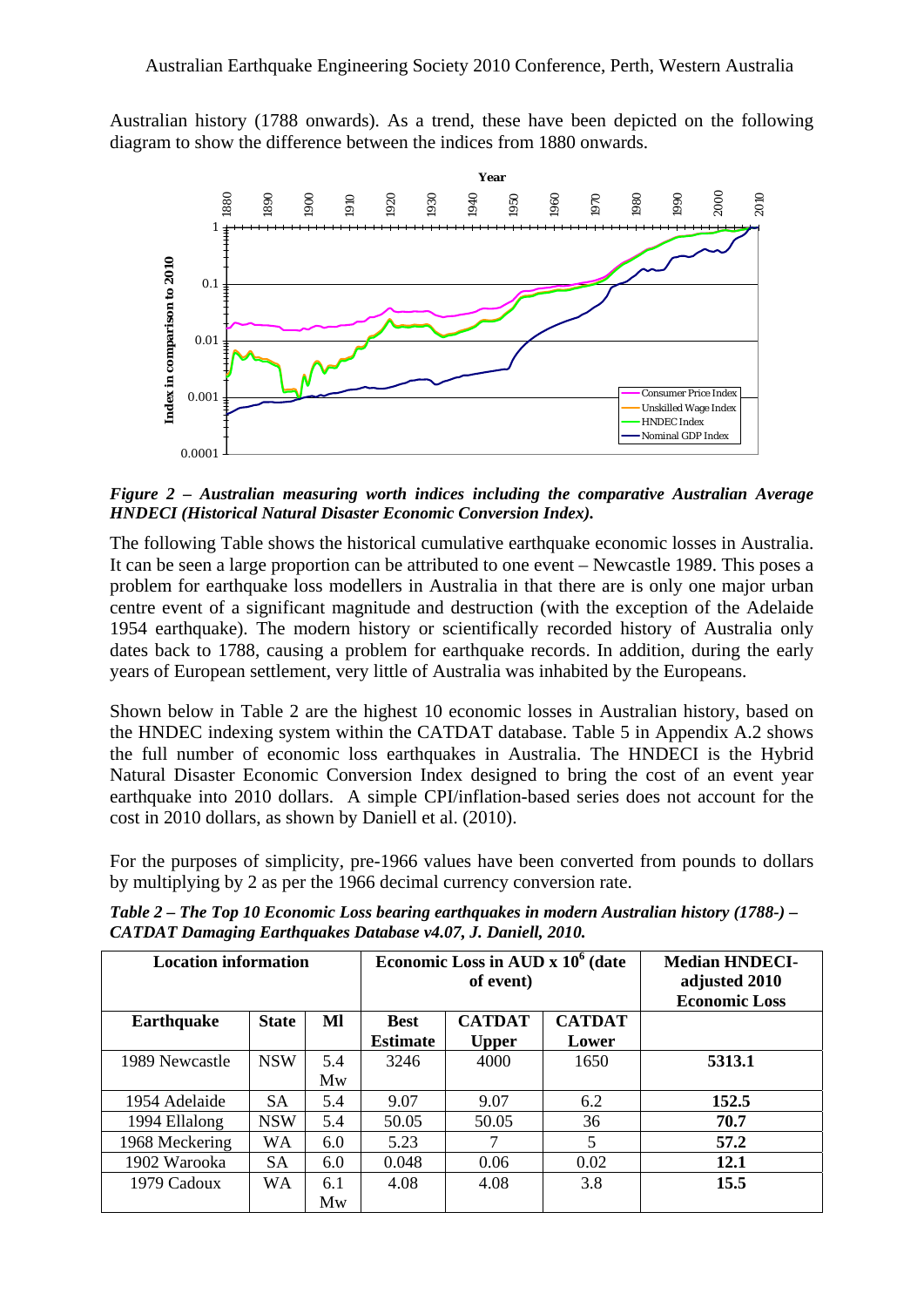| 1897 Beachport    | SA         | 6.8 | 0.0145 | 0.015 | $\rm 0.01$ | 11.5 |
|-------------------|------------|-----|--------|-------|------------|------|
| 1918 Bundaberg    | OLD        |     |        | 0.12  | 0.12       | o.J  |
| 2006 Beaconsfield | <b>TAS</b> |     | 6.49   |       |            | .    |
| 1961 Robertstown  | NSW        |     | U.J    | 0.5   | 0.5        | 0.0  |

\*Over 14000 sources of information have been used in the production of the entire CATDAT database, so it has not been possible to reference all used sources in the trend indices and historical earthquakes.

Figure 3 shows the cumulative Australian economic loss due to earthquakes through time. The 'CATDAT best estimate' value is the median within the CATDAT database, or chosen as the most likely single value for the economic loss incurred within that earthquake. The 'Literature Upper Value' is the highest value found in the literature (where obvious errors were removed). The 'Literature Lower Value' is similarly the lowest value found in the literature. The 'CATDAT Upper Value' and 'CATDAT Lower Value' are the highest and lowest plausible estimates, given the data through numerous sources. This is subjective to some extent as it uses expert judgement. The Newcastle Earthquake dominates cumulative economic losses – accounting for some 90% of historical economic losses. The CATDAT Lower value accepts the \$1.5bn estimate of Walker (2009) as a possible estimate for the total economic loss and also accepts the upper estimate quoted by sources of \$4bn. The preferred estimate however is \$3.246bn.



*Figure 3 – Cumulative Australian economic loss in 2010 dollars AU as a result of earthquakes from 1850 onwards.* 

Figure 4 removes the Newcastle 1989 earthquake, showing the relative economic loss due to all other earthquakes in Australia. It can be seen that there has been an increasing trend as Australia has become increasingly populated. This trend does not follow losses in a global sense (Daniell, Wenzel and Khazai, 2010).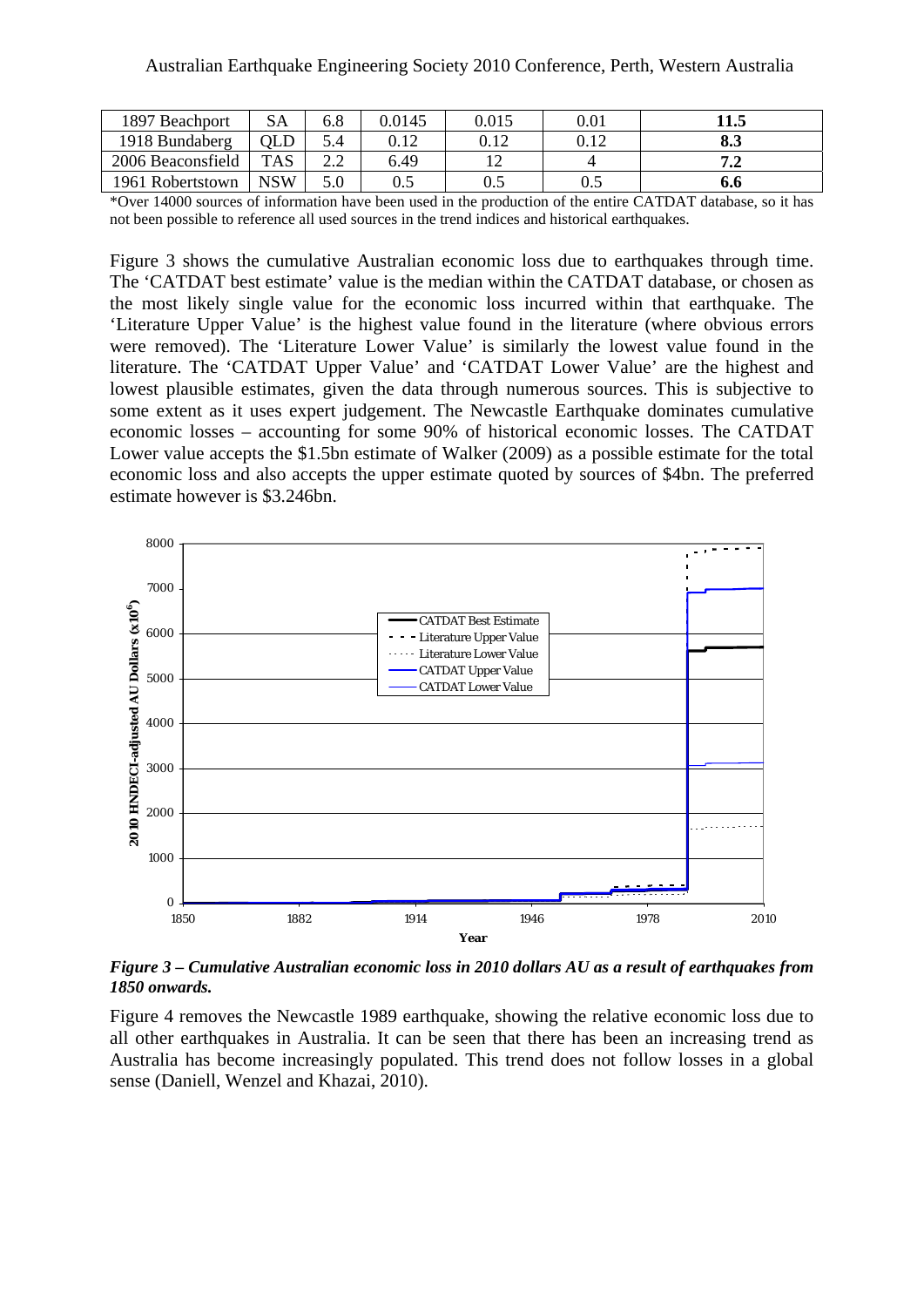

*Figure 4 – Cumulative Australian economic loss in AUD as a result of earthquakes from 1850 onwards, with the removal of the Newcastle 1989 earthquake.* 

The following diagram shows the location and relative economic loss of damaging earthquakes in Australia since 1788 in 2010 HNDECI-adjusted dollars for each earthquake. It can be seen that South Australia and New South Wales dominate losses. It can also be seen that the economic losses have been incurred from earthquakes around settled areas. The estimates for each earthquake can be viewed in the Appendix.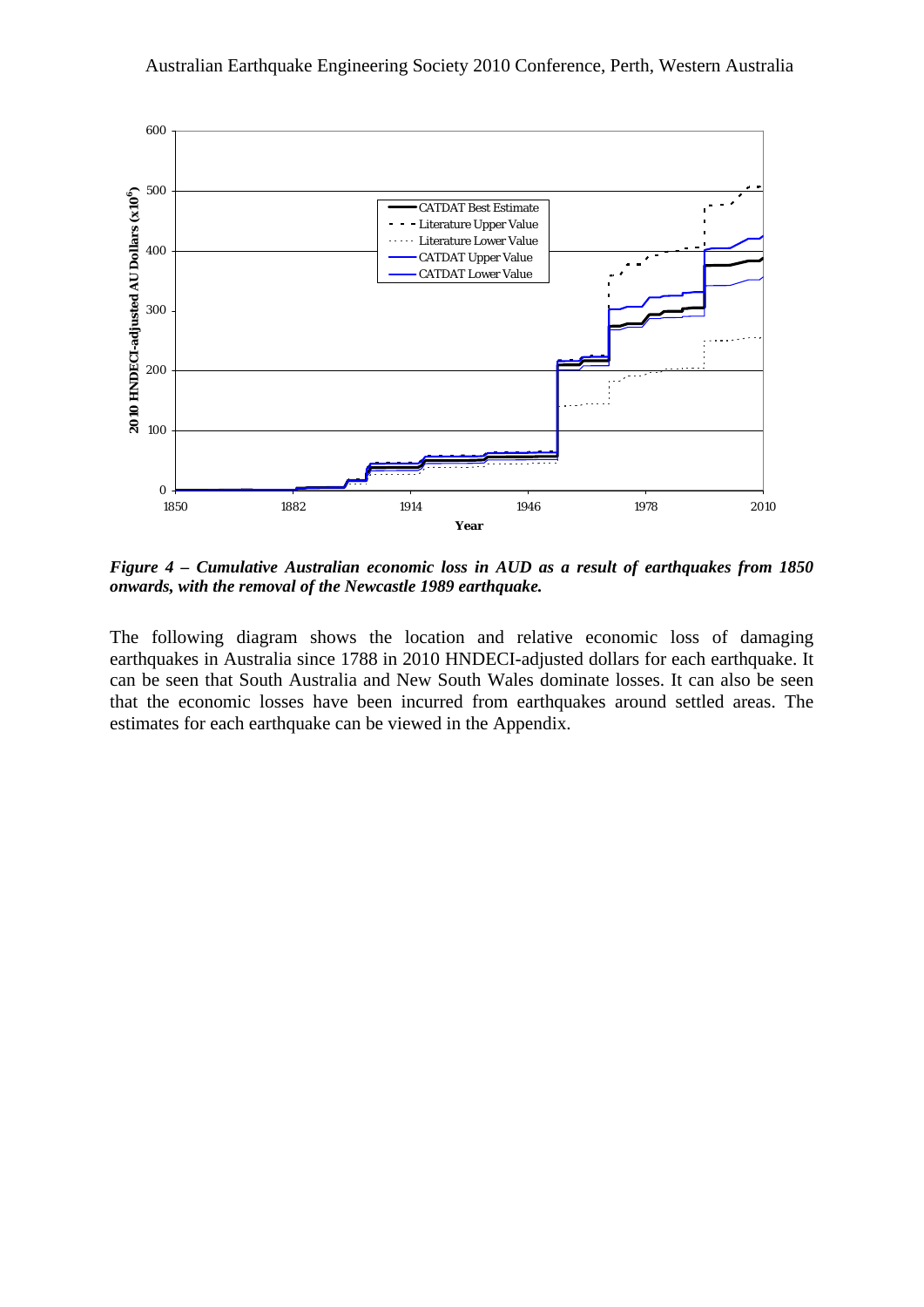

# $\circ$ oO $\circ$ **A B C D E F G**

**A** = 2010 HNDECI‐Adjusted AUD value of less than \$10,000. \$10,000<**B**<\$100,000<**C**<\$1,000,000<**D**<\$10,000,000<**E**<\$100,000,000 \$100m<**F**<\$1000m<**G**<\$10000m

*Figure 5 – A representation of the economic loss from each Australian damaging earthquake in 2010 HNDECI-adjusted dollars* 

# **Normalised Earthquake Losses**

The Australian damaging earthquakes will be reanalysed for current population and infrastructure using earthquake loss software developed as part of the OPAL project (Daniell 2009) and also using the EQRM software package for comparison. However, a first-order loss estimate can be created using the HNDEC indexed values and the current population versus historical population in the area, and also an index of the level of vulnerability of the building stock to the historical building stock.

A similar approach to that of Crompton and McAveney (2008) for meteorological hazards has been used to normalise historic Australian earthquakes. Other approaches have been applied by Vranes et al. (2009) for normalising US earthquake damages. The appropriate documentation for indexing the Insurance Council of Australia database of Crompton et al. (2005) has not been able to be sourced; however, a similar method is likely to have been employed to the meteorological hazards. The following method is used to normalise CATDAT earthquakes for worldwide locations to the economic conditions of 2010, if the earthquake were to occur today. Where regional data is available this is also incorporated into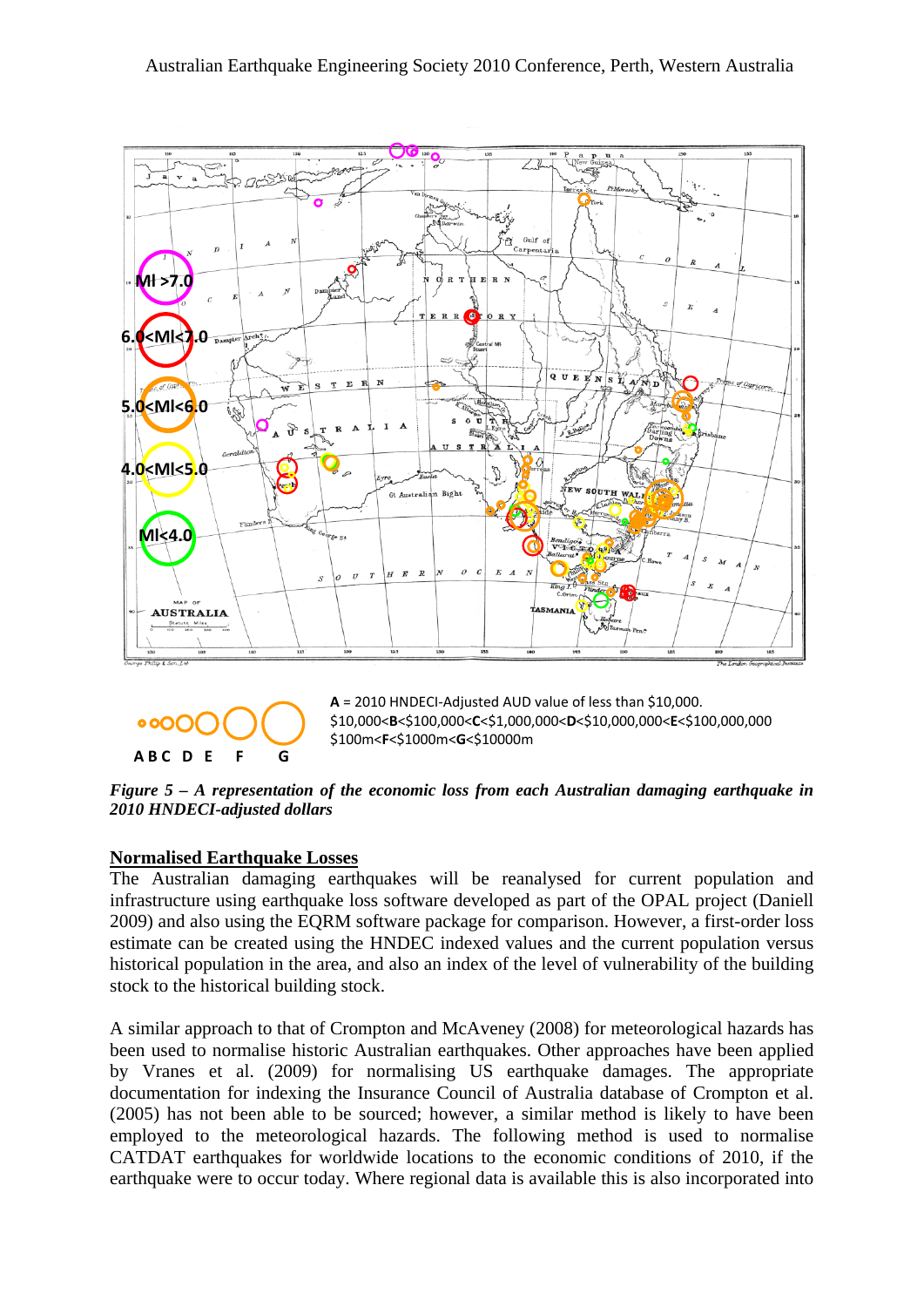the calculation. The normalised 2010 damage for a certain location (Norm $D_{2010,loc}$ ) is characterised by the following equation:-

Norm $D_{2010,loc} = D_{2010,loc}$  x  $PD_{v,loc}$  x  $V_{v,loc}$  x  $CW_{v,loc}$ 

#### 2010 Event Adjusted Damage

The 2010 HNDECI adjusted damage  $(D_{2010,loc})$  is used as the initial input of the normalised damage calculation. The HNDEC Index converts the event year-dollar earthquake damage to 2010-dollars through time via a hybrid index of GDP, wage and CPI as per Daniell, Wenzel and Khazai (2010).

#### Population-Dwelling Factor

The first factor used in the normalisation is the population-dwelling factor  $(PD_{v,loc})$ . It is assumed that the number of people in each dwelling has remained constant through time, or that the proportion of construction cost is constant per population (in countries where the former are not available). This assumption will be modified further with increased data in subsequent analysis. In the area most affected in terms of damage, the population has been calculated in the region of the earthquake at the time of event, and in 2010 to indicate the relative difference in exposure. This difference is determined as a multiplier:-

 $PD_{y,loc}= Pop_{2010, location}/ Pop_{year of event, location.$ 

#### Building Vulnerability Factor

The second factor is the change in vulnerability based on building code changes on a statewide basis and the change in building types used in terms of earthquake resistance in an attempt to evaluate the difference in damage to infrastructure as a result of the same earthquake occurring in the present year (2010). A building code will not lead to all damage from infrastructure being prevented, and is only there to reduce damage. Thus, if a building code is totally effective this multiplier would still be most likely 0.5 or more. In some cases where construction materials of buildings have moved from timber to masonry, the vulnerability of these buildings to earthquakes could actually increase over time. A slight link to risk perception has also been included in this part of the index, based on the time since the last major historic earthquake occurred in that region.

The first building code in Australia to include earthquake loading was introduced in 1979 – AS2121-1979. However, this did not have much impact on seismic design in urban centres, with the exception of Adelaide from 1983 onwards. A second earthquake resistant building code was introduced in 1993 after the Newcastle earthquake – AS1170.4-1993. The third earthquake resistant building code came into effect in 2007 – AS1170.4-2007. Each of these code changes usually bring about an improvement in the building resistance against earthquakes, depending on the hazard zonation of the historic earthquake location. The vulnerability factor is:-

 $V_{y,loc} = 1 + 0.05*(No. of years since last damaging EQ/222) - 0.5*(Pop_{(1979 or post-1979 y),loc})$ */(Pop2010,loc - Pop(1979 or post-1979 y),loc))\* (BCQV(1979 or post-1979 y)-2010, location)* 

Where  $BCQV =$  Building Code Quality of buildings in the region from 1979 or the year of the event as compared to 2010. This is also undertaken for 1993 and 2007, in terms of quality of BC. This is subjective.

#### Community Wealth Factor

This factor shows the difference in community output between the year of the event and 2010. This is the change which comes about as GDP and wealth increases faster than population increases in a region, hence it accounts for the increase through time of transportation, utilities and production per head of population. This will be further modified through further research as a regional analysis is needed for each historic earthquake, as certain locations can reduce production through time due to closed mining or other industry pursuits, or a large population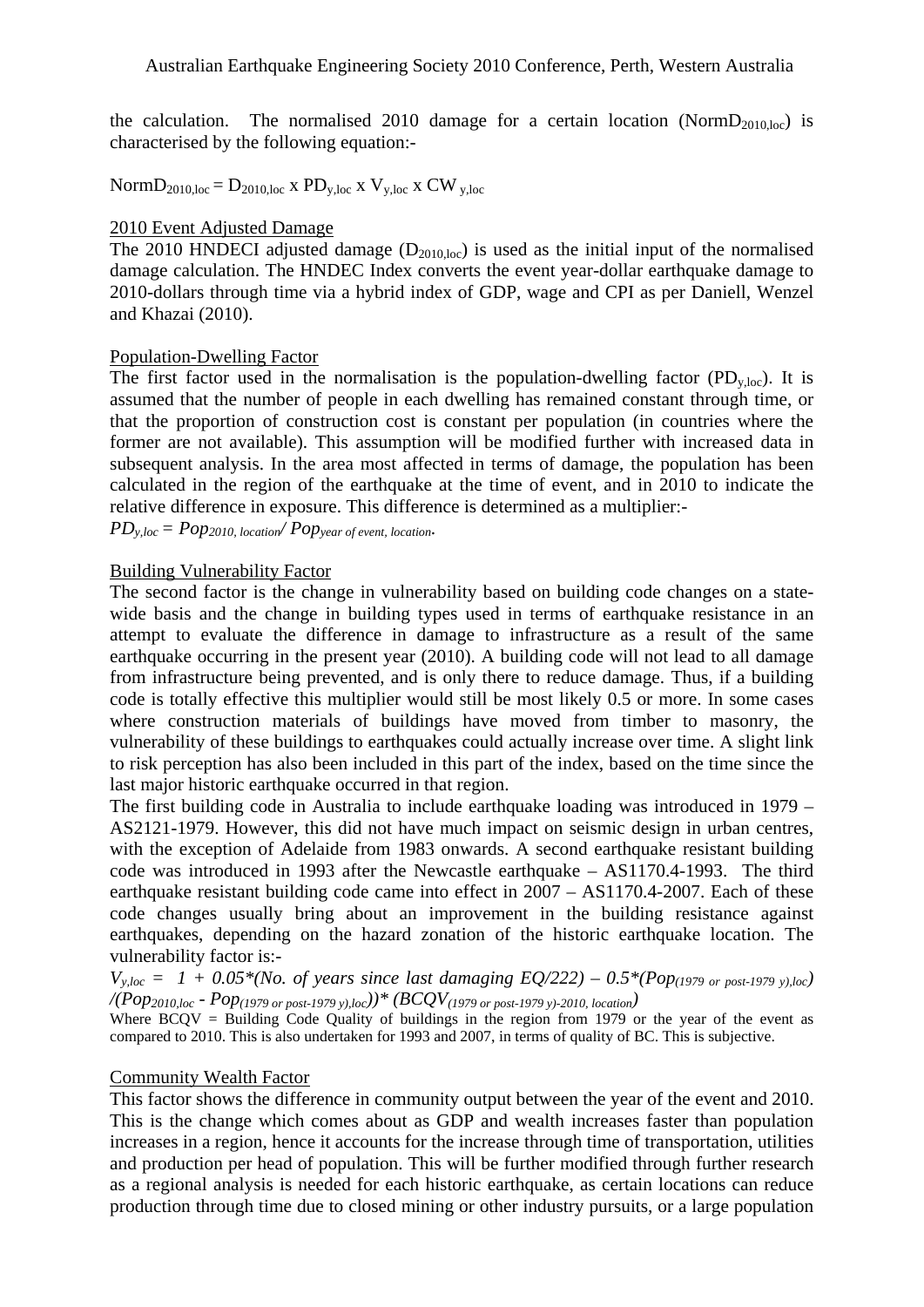migration to other locations. Currently, this factor takes into account state based changes in wealth and output through the difference between the historic GDP with the removal of inflation and a reduction factor. The community wealth factor is as follows:-  $CW_{y,loc} = (GDP_{2010,loc}/GDP_{y,loc})/(CPI_{2010,loc}/CPI_{y,loc}) \times 0.1 + 1$ 

Table 3 is the summary of normalised economic losses if the top 10 Australian historic earthquakes occurred with today's population, wealth and infrastructure vulnerability types.

*Table 3 – Normalised 2010 Economic Losses from Australian Earthquakes – CATDAT Damaging Earthquakes Database v4.07, J. Daniell, 2010.* 

| Earthquake  | <b>State</b> | <b>Historic</b> | 2010 Pop.   | <b>PD</b> | V    | $\mathbf{C}\mathbf{W}$ | $D_{2010}$ | NormD <sub>2010</sub> | <b>Norm</b>         |
|-------------|--------------|-----------------|-------------|-----------|------|------------------------|------------|-----------------------|---------------------|
|             |              | Pop.            |             |           |      |                        |            | $w/o$ CW              | $\mathbf{D}_{2010}$ |
| 1989        | <b>NSW</b>   | 130000Cd        | 147000Cd    | 1.17      | 0.77 | 1.12                   | 5313.1     | 5228.8                | 5361                |
| Newcastle   |              | 432865Sd        | 540000Sd    |           |      |                        |            |                       |                     |
| 1954        | <b>SA</b>    | 483500          | 1190000     | 2.46      | 0.81 | 1.66                   | 152.5      | 303.9                 | 504.4               |
| Adelaide    |              |                 |             |           |      |                        |            |                       |                     |
| 1994        | <b>NSW</b>   | 470             | 1015        | 2.0       | 0.94 | 1.14                   | 70.7       | 132.9                 | 151.5               |
| Ellalong    |              | 43500 (C)       | 51600 $(C)$ |           |      |                        |            |                       |                     |
| 1968        | WA           | 240             | 116         | 2.0       | 0.85 | 1.24                   | 57.2       | 97.2                  | 120.6               |
| Meckering   |              | (606000)        | (1700000)   |           |      |                        |            |                       |                     |
| 1979        | WA           | stable          | stable      | 1.2       | 0.82 | 1.12                   | 15.5       | 15.3                  | 17.1                |
| Cadoux      |              | (36)            |             |           |      |                        |            |                       |                     |
| 1897        | <b>SA</b>    | $655*$          | 2880        | 6.6       | 0.9  | 2.60                   | 11.5       | 68.3                  | 177.6               |
| Beachport   |              | (154000)        | (1190000)   |           |      |                        |            |                       |                     |
| 1902        | <b>SA</b>    | $187**$         | 1122        | 6.3       | 0.89 | 2.72                   | 10.4       | 58.6                  | 159.2               |
| Warooka     |              | (163000)        | (1190000)   |           |      |                        |            |                       |                     |
| 1918        | QLD          | 23178***        | 145000      | 6.3       | 0.95 | 2.96                   | 8.3        | 49.7                  | 147.0               |
| Bundaberg   |              |                 |             |           |      |                        |            |                       |                     |
| 1961        | <b>NSW</b>   | $5000^\circ$    | 12000       | 2.4       | 0.8  | 1.38                   | 7.2        | 13.8                  | 19.1                |
| Robertstown |              |                 |             |           |      |                        |            |                       |                     |
| 1903        | <b>VIC</b>   | $6450^{\circ}$  | 30000       | 4.65      | 0.92 | 2.53                   | 5.5        | 23.5                  | 59.5                |
| Warrnambool |              |                 |             |           |      |                        |            |                       |                     |

\*Robe and Kingston SE population, ° Bowral population, \*\*Ardrossan and Warooka, °°In 1903 Warrnambool had 1260 inhabited dwellings, \*\*\*Bundaberg (8727) and Rockhampton (15451), Cd – city district, Sd – state district, C - Cessnock

This view of 2010 normalised losses demonstrates that the 1897 Beachport, 1902 Warooka, 1918 Bundaberg, 1968 Meckering and 1994 Ellalong earthquakes all would cause about the same amount of economic damage as they did were they to reoccur today. A similar method can be used to normalise fatalities and injuries; however, owing to the small nature of casualties in previous Australian earthquakes, this has not been presented in this paper. As more earthquakes occur in Australia, increased work on collecting socio-economic loss information should be undertaken to aid future risk assessment.

# **Conclusion**

It can be seen from the CATDAT damaging earthquakes database that many more damaging earthquakes have occurred in Australia than indicated by other global earthquake databases. Over 90 Australian earthquakes have been entered into the database but this is still a work in progress. Currently, in 2010 HNDECI-adjusted AUD, just under \$6 billion damage has occurred to Australian infrastructure through history. 21 deaths, over 275 people injured and over 1500 homeless have also been recorded.

Earthquakes have not yet caused a large amount of damage in Australia. However, given the lack of major urban-centred earthquakes (with the exception of Newcastle and Adelaide)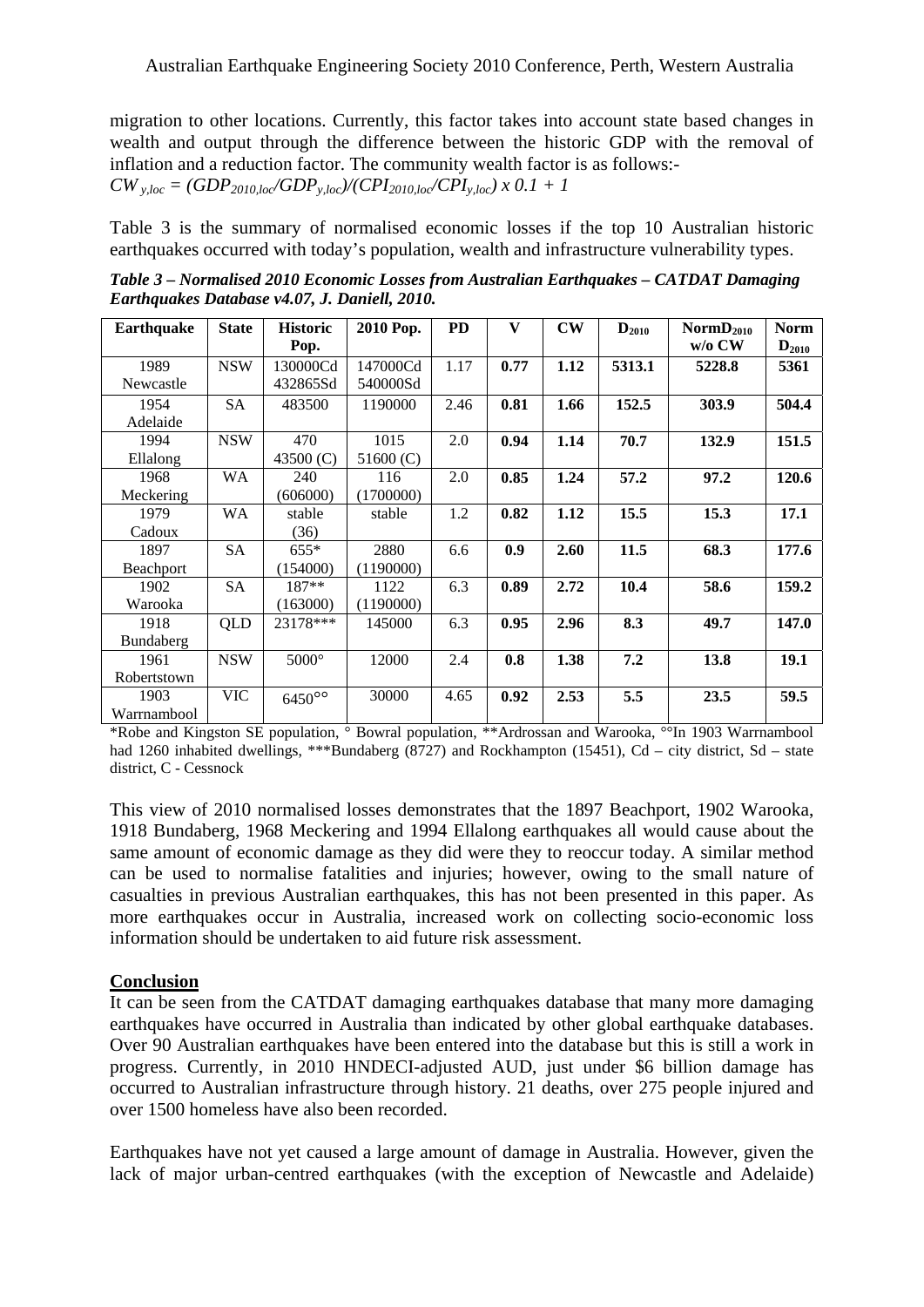since 1788, it must be said that the socio-economic trends lack a significant sampling. When further earthquakes occur, the hazard map of Australia will change significantly.

As the earthquake record in Australia is so short (220 years), it is extremely important to characterise the socio-economic impacts of these earthquakes in an attempt to learn as much as possible about physical and community vulnerability combined with the increasing exposure. There is much uncertainty in historic earthquakes; yet, by recreating and studying each individual earthquake, much insight can be gathered.

#### **References**

- ABS [1908-2009] "Year Book Australia", *Book Series version 1 (1901-1907) through to version 98 (2009-2010) – 1301.0,* Australian Bureau of Statistics.
- Blong, R.J. [2004] "Residential building damage and natural perils: Australian examples and issues", *Building Research and Information*, v. 32, no. 5, 379-390.
- Blong, R.J. [2005] "Natural hazards risk assessment An Australian perspective*", Issues in Risk Science 4*, Benfield Hazard Research Centre, London, p. 28
- BTE [2001] "Economic Costs of Natural Disasters in Australia", *Bureau of Transport Economics Report 103*, Canberra.
- Carr, V.J., Lewin, T.J., Webster, R.A., Kenardy, J. [1997] "A synthesis of the findings from the Quake Impact Study: A two-year investigation of the psychosocial sequelae of the 1989 Newcastle Earthquake", *International Journal of Social Psychiatry and Psychiatric Epidemiology*, 32, pp. 123-136.
- Crompton, R.P., McAneney, K.J., Leigh, R. [2005] "Indexing the Insurance Council of Australia Natural Disaster Event List", *Report prepared for the Insurance Council of Australia*, Risk Frontiers.
- Crompton, R.P., McAneney, K.J. [2008] "Normalised Australian insured losses from meteorological hazards: 1967 -2006", *Environ. Science & Policy,* 11, pp. 371-378.
- Daniell, J.E. [2008-2010a] "The CATDAT Damaging Earthquakes Database"*, searchable integrated historical global catastrophe database, Digital Database, latest update v. 4.12.*
- Daniell, J.E. [2008-2010b] "CATDAT Global Economic Databases"*, Digital Database*, Karlsruhe, Germany*.*
- Daniell, J.E. [2009a] "Open Source Procedure for Assessment of Loss Using Global Earthquake Modelling (OPAL Project)", *CEDIM Earthquake Loss Estimation Series, Research Report No. 09-01,* CEDIM, Karlsruhe, Germany.
- Daniell, J.E. [2009b] "EQLIPSE Earthquake Loss Insurance Prediction using Socioeconomic Engineering", *Project Summary,* CEDIM, Karlsruhe, Germany.
- Daniell, J.E. [2010] "The CATDAT Damaging Earthquakes Database"*, AEES 2010 Conference*, Perth, Australia*.*
- Daniell, J.E., Daniell, K.A., Daniell, T.M., Khazai, B. [2010] "A country level physical and community risk index in the Asia-Pacific region for earthquakes and floods", *Paper No. 0392, 5th CECAR Conference Proceedings*, Sydney, Australia.
- Daniell, J.E., Wenzel, F., Khazai, B. [2010] "The Cost of Historic Earthquakes Today Economic Analysis since 1900 through the use of CATDAT", *Accepted Abstract, Submitted to AEES 2010 Conference*, Perth, Australia*.*
- Dhu T., Jones, T. [2002] "Earthquake risk in Newcastle and Lake Macquarie", *Geoscience Australia Record : 2002/15*, Commonwealth Government of Australia, Canberra.
- EMA [2009] "EMA Disasters Database", *internet database, Emergency Management Australia, Victoria, available from http://www.ema.gov.au/agd/ema/emaDisasters.nsf*
- EM-DAT [2008] "Emergency Management Database", *CRED, Catholic University of Louvain*, last accessed 08/2008.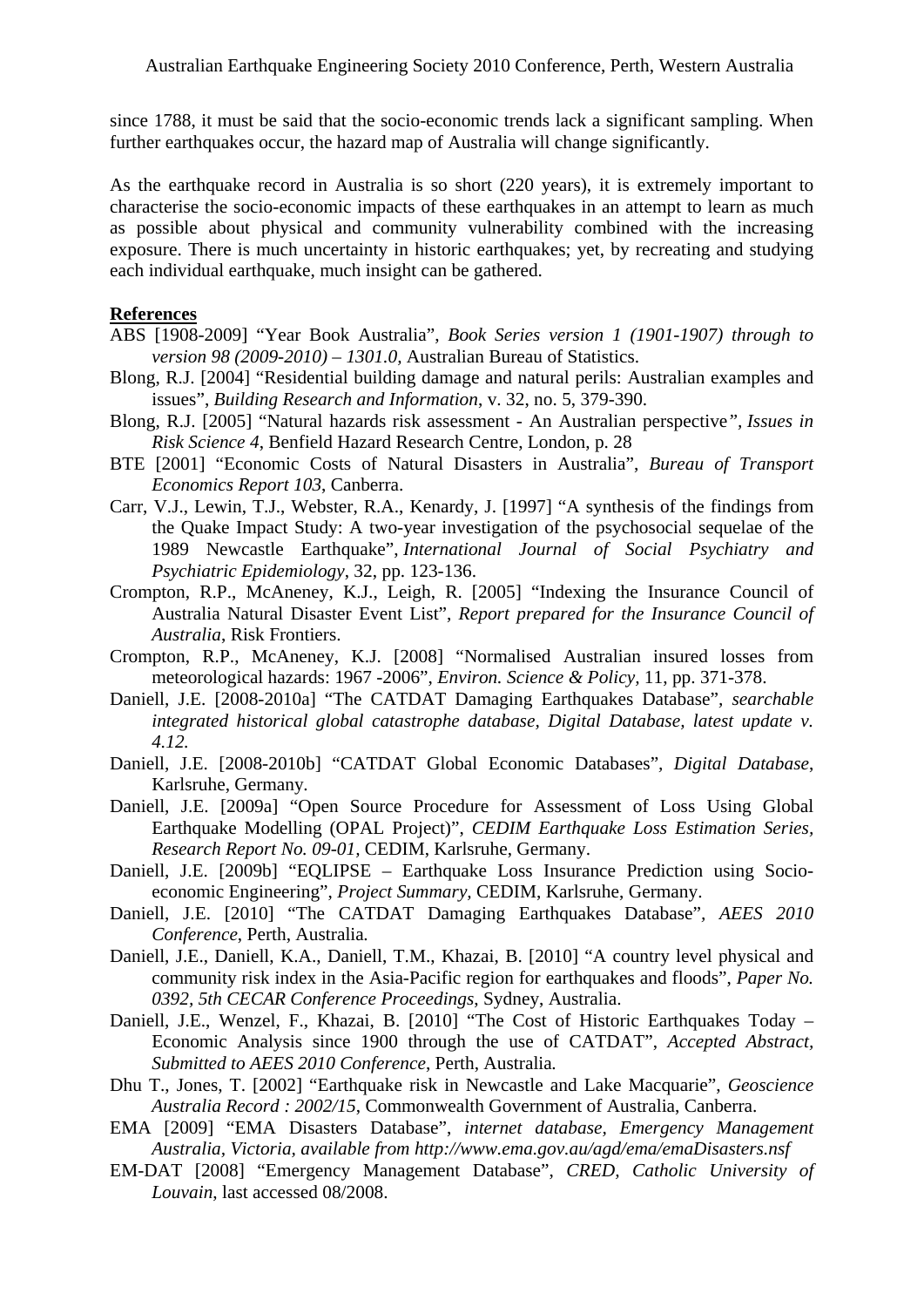- Forster, C. [1985] "Unemployment and Minimum Wages in Australia, 1900-1930", *The Journal of Economic History,* v. 45, no. 2, pp. 383-388.
- Haig, B. [1989] "International Comparisons of Australian GDP in the 19<sup>th</sup> Century", *Review of Income and Wealth*, Series 35, no. 2 (June), pp.151-162.
- Haig, B. [2001] "New Estimates of Australian GDP: 1861 1948/49", *Australian Economic History Review*, v. 41, no. 1 (March), pp.1-34.
- Insurance Council of Australia [2008] "Catastrophe Disaster List", *online database of insured losses, available from www.insurancecouncil.com.au/IndustryStatisticsData/*
- Maddison, A. [2003] "The World Economy: Historical Statistics", *Development Centre Studies, OECD,* Paris, France, 288 pp.
- McCue, K.F. [1978] "The value of historical records the Warrnambool earthquake of July 1903", *Journal Royal Society of Victoria,* 90, 2, pp. 245-250.
- McCue, K. [1996a] "Australian Seismological Report 1994", *AGSO Report 1996/019*.
- McCue, K. [1996b] "Atlas of isoseismal maps of Australian earthquakes, part 3", *Geoscience Australia Report 1995/044.*
- Middelmann, M.H. (ed.) [2007] "Natural Hazards in Australia: Identifying Risk Analysis Requirements*", Geoscience Australia*, Canberra.
- MunichRe [2009] "Globe of Natural Disasters", MRNATHAN DVD, *Munich Reinsurance Company*.
- NGDC/NOAA [2010] "Significant Earthquakes Database", *2010 online searchable catalogue at http://ngdc.noaa.gov*, last accessed 08/2010.
- NLA [2010] "National Newspaper Archives 1802-1954", *online searchable database of newspapers from around Australia including The Advertiser, The Argus, Sydney Morning Herald, Brisbane Courier, Hobart Mercury etc. available from http://newspapers.nla.gov.au*
- NSW State Emergency Service [2009] "Measurements and Impacts of the Chilean Tsunami of May 1960 in New South Wales, Australia", *Report by NSW SES*, State Headquarters.
- Organisation for Economic Co-operation and Development (OECD) [1996] "Sources and Methods, Construction Price Indices", *Statistics Directorate, OECD,* Paris, France.
- PAGER-CAT [2008] "PAGER-CAT Earthquake Catalog" *as described in Allen, T.I., Marano, K., Earle, P.S., Wald, D.J., 2009 PAGER-CAT: A composite earthquake catalog for calibrating global fatality models: Seism. Res. Lett., v. 80, no. 1, p. 50-56.*
- Potvin, Y., Hudyma, M., Jewell, R.J. [2000] "Rockburst and seismic activity in underground Australian mines- an introduction to a research project", *GeoENG 2000,* Melbourne, Australia.
- Robinson, D., Fulford, G., Dhu T. [2005] "EQRM: Geoscience Australia's Earthquake Risk Model: Technical manual: Version 3.0", *Geoscience Australia Record 2005/01*, Commonwealth Government of Australia, Canberra.
- Standards Australia [1979] "The Design of Earthquake Resistant Buildings", *AS2121-1979*.
- Standards Australia [1993] "Minimum design loads on structures: Part 4 Earthquake Loads", *AS1170.4-1993*.
- Standards Australia [2007] "Structural design actions Part 4: Earthquake actions in Australia", *AS1170.4-2007*.
- UNDP [2009] "Human Development Report 2009", *Oxford University Press*, New York.
- Utsu, T. [2002] "A list of deadly earthquakes in the World: 1500-2000", *in Lee, W.K., Kanamori, H., Jennings, P.C., and Kisslinger, C., (eds)., International handbook of earthquake engineering and seismology: Amsterdam, Academic Press, p. 691-717.*
- Vranes*,* K., Pielke Jr., R.A. [2009] "Normalized earthquake damage and fatalities in the United States: 1900-2005", *Natural Hazards Review,* v. 10, pp. 84-101.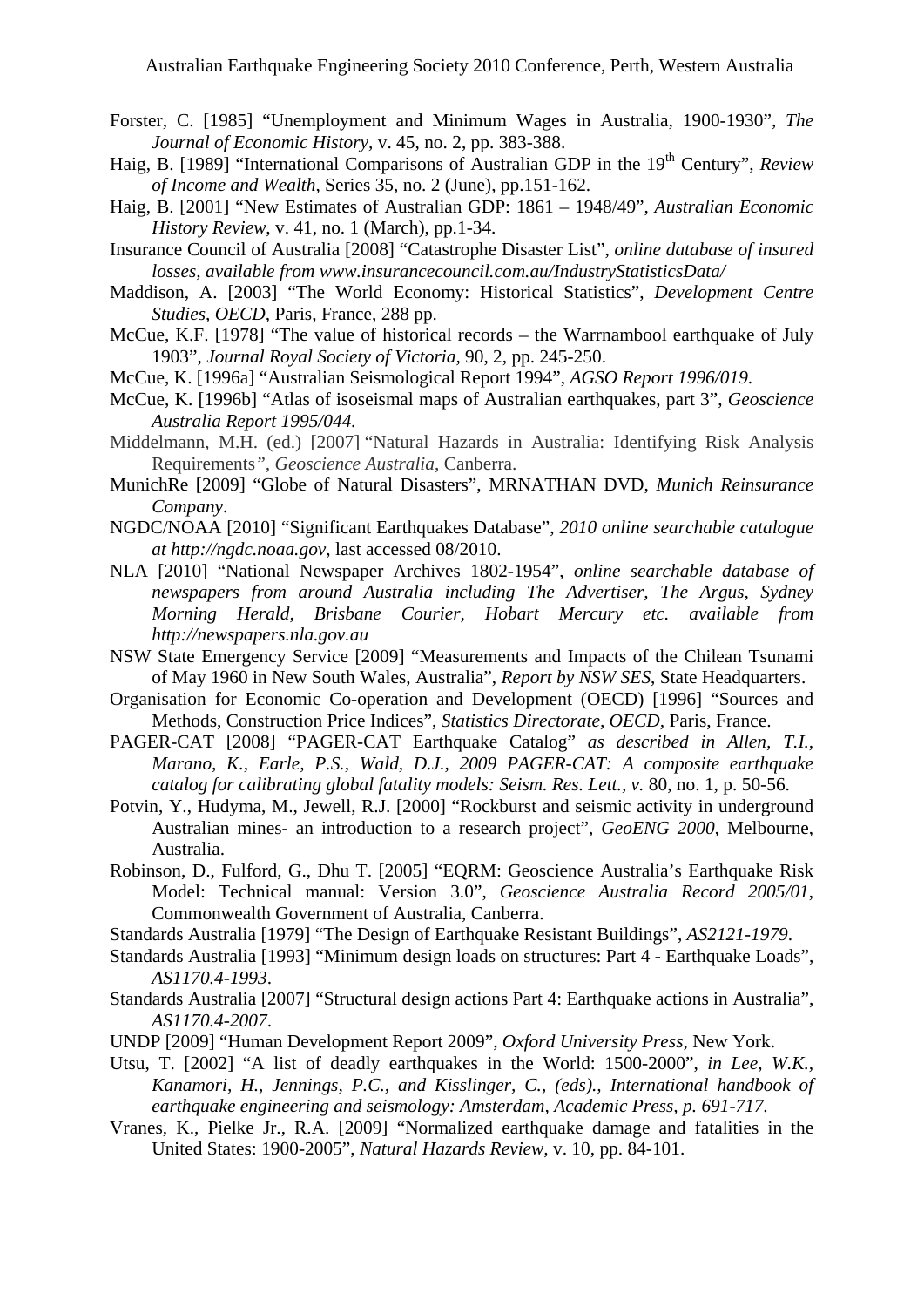- Walker, G. [2009] "Comparison of the Impacts of Cyclone Tracy and the Newcastle Earthquake on the Australian Building and Insurance Industries", 2009 AEES Conference, Newcastle, Australia.
- World Bank [2010] "GEM (Global Economic Monitor) & World Development Indicators", *online databases, available from http://data.worldbank.org/data-catalog.*

# **Appendix**

### *A.1 Corrections to existing databases based on historical values*

PAGER-CAT presents 3 damaging earthquakes in Australia – Meckering 1968, Cadoux 1979 and Newcastle 1989 but these are presented correctly. This database is a combination of the PDE-USGS, HTD, GLIDE, EM-DAT, NGDC, UTSU and other sources.

NGDC (The Significant Earthquake Database) presents 10 damaging earthquakes in Australia and 24 significant earthquakes in total (Mw7.5 or greater, or damage). Although the criteria states that the following criteria are needed, it seems as though any damaging earthquake is included. 2225 events have occurred since 1900 with some form of damage.

*'The Significant Earthquake Database contains information on 3820 destructive earthquakes from 2150 B.C. to the present that meet at least one of the following criteria: Moderate damage (approximately \$1 million or more), 10 or more deaths, Magnitude 7.5 or greater, Modified Mercalli Intensity X or greater, or earthquake generated a tsunami'* (NGDC, 2010).

EM-DAT presents 4 Australian events with a total 12 deaths and total \$1,009,675,000 US damage. Their criteria for inclusion in the database: *Ten (10) or more people reported killed, Hundred (100) or more people reported affected, declaration of a state of emergency or a call for international assistance* (EM-DAT v12.07, 2010)*.*

MunichRe NATHAN is another database which includes earthquakes effects as part of its NatCat service with the following criteria:- *Any disaster which causes casualties, economic damage or disruption.* It mentions 2 Australian earthquakes - Newcastle 1989 and Adelaide 1954 (for which there is no data).

The Emergency Management Australia database presents some socio-economic data for 38 Australian earthquakes. However, there are many gaps. Their criteria is as follows; however, it technically allows any damaging earthquake to be included:- *Greater than 3 or more dead, 20 injured or ill, and/or significant damage to property, infrastructure, agriculture or environment, or disruption to essential services, commerce, industry, or trauma or dislocation of the community at an estimated total cost of A\$10,000,000 or more" (EMA Database, 2010).* 

The Insurance Council of Australia database shows the effects of 4 Australian earthquakes in terms of insured losses. It is also trends this data through to 2007 normalisation. No errors were found in the dataset for earthquakes.

| <b>Database</b> | <b>Earthquake</b> | <b>Error and Correction</b>                                                    |
|-----------------|-------------------|--------------------------------------------------------------------------------|
| <b>NGDC</b>     | Newcastle 1989    | Quoted 12 deaths and 1.1 million dollars loss but should be 1100 million       |
|                 |                   | dollars US damage. This value is quite $low$ – equivalent to 1397 million      |
|                 |                   | AUD.                                                                           |
| <b>NGDC</b>     | Meckering 1968    | 2.2 million dollars loss – when looking at the loss sources, this value is too |
|                 |                   | small. Is essentially insured loss.                                            |
| <b>NGDC</b>     | Cadoux 1979       | 1.5 million loss – also too small – insured loss value.                        |
| <b>NGDC</b>     | Macquarie Island  | Damage of less than \$1 million $-$ no damage can be found in the literature   |
|                 | 1989              | apart from a 0.1m tsunami in Sydney Harbour, Tasmania and Jervis Bay.          |
| <b>NGDC</b>     | Adelaide 1954     | Estimate of between 1 and 5 million USD damage. The value in 1954 was          |

*Table 4 – Errors and Discussion Points in existing databases for Australian earthquakes.*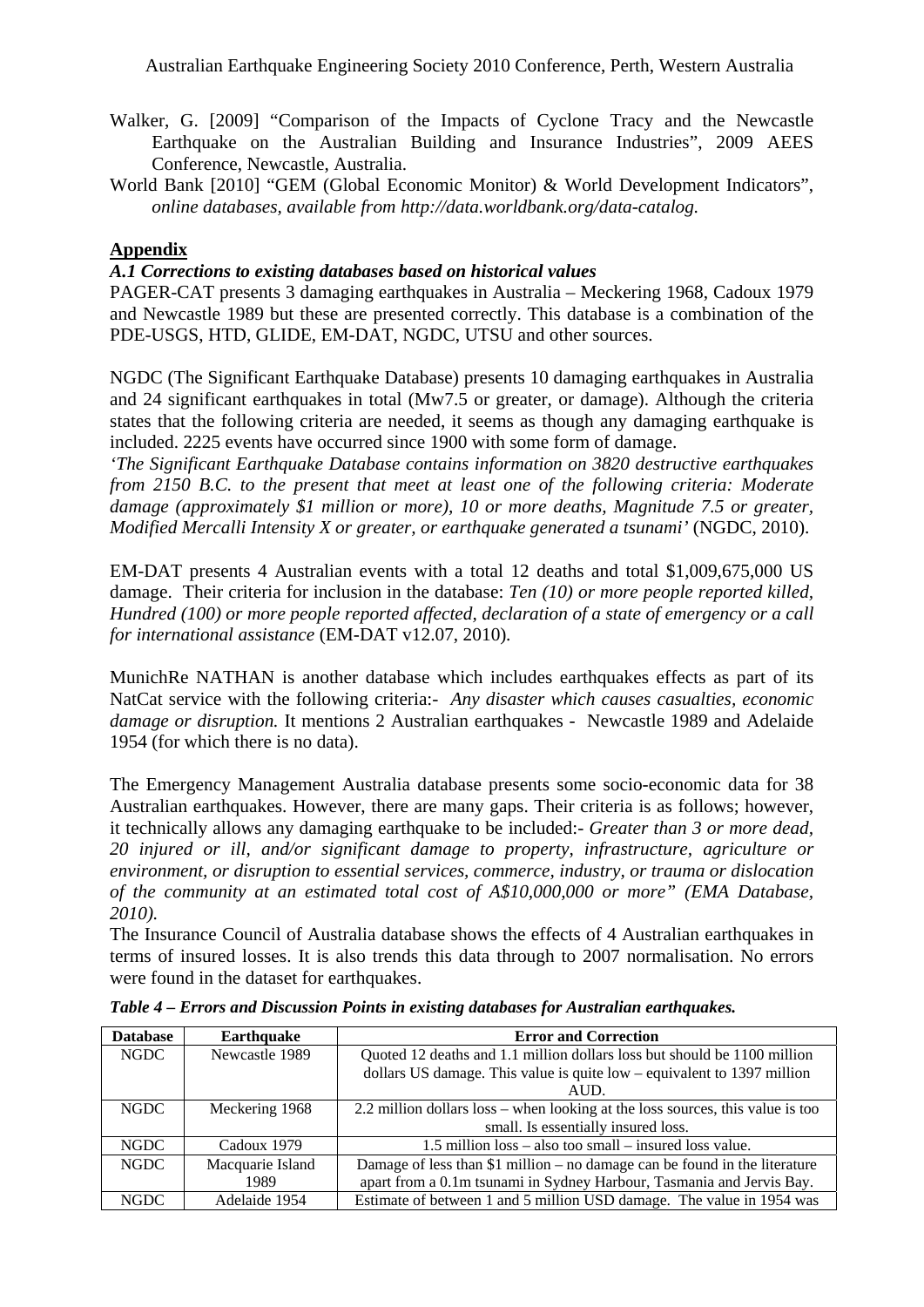|               |                             | close to \$10 million USD damage.                                                                                                 |
|---------------|-----------------------------|-----------------------------------------------------------------------------------------------------------------------------------|
| EM-DAT        | Cadoux 1979                 | \$7.075 million $USD = $6.332$ million AUD. This value seems too high!                                                            |
| EM-DAT        | Meckering 1968              | \$2.6 million $USD = $2.33$ million AUD, 16 injuries.                                                                             |
|               |                             | Underestimate of injuries and damage.                                                                                             |
| <b>EM-DAT</b> | Newcastle 1989              | 12 deaths, 115 injured, 0 homeless (ERROR!), \$1000 million US damage =                                                           |
|               |                             | 1270 million AUD. This value is very low!                                                                                         |
| EM-DAT        | Ellalong 1994               | 5 injuries, but does not include any economic damage!                                                                             |
| Utsu          | Newcastle 1989              | $1st$ estimate = 9 deaths, 107 injuries. $2nd$ estimate = 11 deaths, 120 injuries.                                                |
|               |                             | Underestimate of deaths and injuries.                                                                                             |
| Utsu          | Beachport 1897              | No estimate of damage                                                                                                             |
| Utsu          | Clarendon,<br>November 1902 | Clarendon Swarm - some damage. However, this is not true as no damage                                                             |
|               |                             | was reported from Clarendon as per the Advertiser, 1902. It was also mostly<br>in October.                                        |
| Utsu          | Warrnambool, 1903           | Queensland. This is not correct as Warrnambool is in Victoria.                                                                    |
| Utsu          | W. Australia, 1906          | Bottles fell off shelves in Carnarvon, $\overline{500}$ kilometres (311 mi) away, but this                                        |
|               |                             | does not constitute a damaging earthquake!                                                                                        |
| Utsu          | Winton, 16.10.1907          | Some damage. This earthquake can not be found to exist! This could be                                                             |
|               |                             | confused with the 28.10.1907 Goode Island earthquake in QLD.                                                                      |
| Utsu          | Newcastle,                  | Some damage. This earthquake does not exist as per Hunter, 1991. This                                                             |
|               | 16.01.1908                  | could be reports of coal mining subsidence.                                                                                       |
| Utsu          | Meckering 1968 and          | Limited damage. There was more than limited damage!                                                                               |
|               | Cadoux 1979                 |                                                                                                                                   |
| Utsu          | Ellalong 1994               | Insignificant/slight damage. This is not correct!                                                                                 |
| Utsu          | Beaconsfield 2006           | 1 death, 0 injured. $-2$ people were trapped for 14 days. This has a lasting                                                      |
|               |                             | impact and should be counted as injuries, given bruises, suffering etc.                                                           |
| <b>EMA</b>    | <b>Total Damage</b>         | 16 dead, 249 injured, 1450 homeless, 1.28597 billion dollars AU - the                                                             |
|               |                             | economic damage is underestimating the true extent, attempting to                                                                 |
|               |                             | incorrectly bring forward damage estimates via CPI.                                                                               |
| <b>EMA</b>    | Year Date Errors            | Berridale – Date is not $01.01.1959$ . Damage Unknown. Date = 18.05.1959.                                                         |
|               |                             | No notable damage with the exception of slight non-structural damage in                                                           |
|               |                             | Berridale and near Eucumbene.                                                                                                     |
|               |                             | Boolaroo – Date is not 01.01.1925. The date is 18.12.1925.                                                                        |
|               |                             | Darwin – Date is not 01.11.1983. The date is 26.11.1983.                                                                          |
|               |                             | Dunning - Date is not 01.01.1949. The date is 10.03.1949.                                                                         |
|               |                             | Goode Island – Date is not 01.01.1907. The date is 28.10.1907.                                                                    |
|               |                             | Launceston – Date is not 01.01.1946. The date is 14.09.1946.                                                                      |
|               |                             | Lithgow - Wrong date 01.01.1985. The date was 13.02.1985.<br>Maitland - Date is not 01.01.1868. The date is 18.06.1868.           |
|               |                             | Mornington Peninsula – Date is not 01.01.1932. The date is 02.09.1932.                                                            |
|               |                             | Newcastle – Date is not 01.01.1837. The date was 02.08.1837 but there was                                                         |
|               |                             | no notable damage.                                                                                                                |
|               |                             | Picton – Date is not 01.01.1973. The date is 09.03.1973.                                                                          |
|               |                             | Robertson – Date is not 01.01.1961. The date is 21.05.1961.                                                                       |
|               |                             | Robe – Date is not 01.01.1948. The date is 06.08.1948.                                                                            |
|               |                             | Warrnambool - Date is not 01.01.1903. The date is 06.04.1903 or                                                                   |
|               |                             | 14.07.1903 depending on which they are referring to.                                                                              |
|               |                             | Wilpena – Date is not 01.01.1972. The date is 18.04.1972.                                                                         |
| <b>EMA</b>    | Warrnambool 1903            | \$450,000 AU damage CPI adjusted. This is only equivalent to 4000 AU                                                              |
|               |                             | pounds in 1903. The estimated cost exceeded 2180 pounds (McCue, 1978)                                                             |
|               |                             | and is most likely several thousand pounds for the 2 earthquakes.                                                                 |
|               |                             | It is my estimate that the Warrnambool earthquakes were seen to cause more                                                        |
|               |                             | damage than this value.                                                                                                           |
|               |                             | Using CPI, my estimates are \$1.16 million 2010 CPI-Adjusted AU for the                                                           |
|               |                             | April 1903 earthquake and \$0.69 million AUD (2010 CPI-adjusted) for the                                                          |
|               |                             | July 1903 earthquake. The McCue estimates are also included in CATDAT                                                             |
| <b>EMA</b>    | Banda Sea                   | Banda Sea NT Earthquake – magnitude 6.8 causing damage in Darwin.                                                                 |
|               | 01.04.1994                  | This earthquake cannot be found in the seismicity records.                                                                        |
| <b>EMA</b>    | Multiple earthquakes        | Maitland 1868, Gayndah 1883 and 1935, Launceston 1892 and 1946,<br>Beachport 1897, Warooka 1902, Kalgoorlie 1917, Bundaberg 1918, |
|               |                             | Boolaroo 1925, Selwyn 1932, Meeberrie 1941, Robe 1948, Gunning 1949,                                                              |
|               |                             | Berridale 1959, Wilpena 1972, Proserpine 1985, Gatton 1988, Eugowra                                                               |
|               |                             |                                                                                                                                   |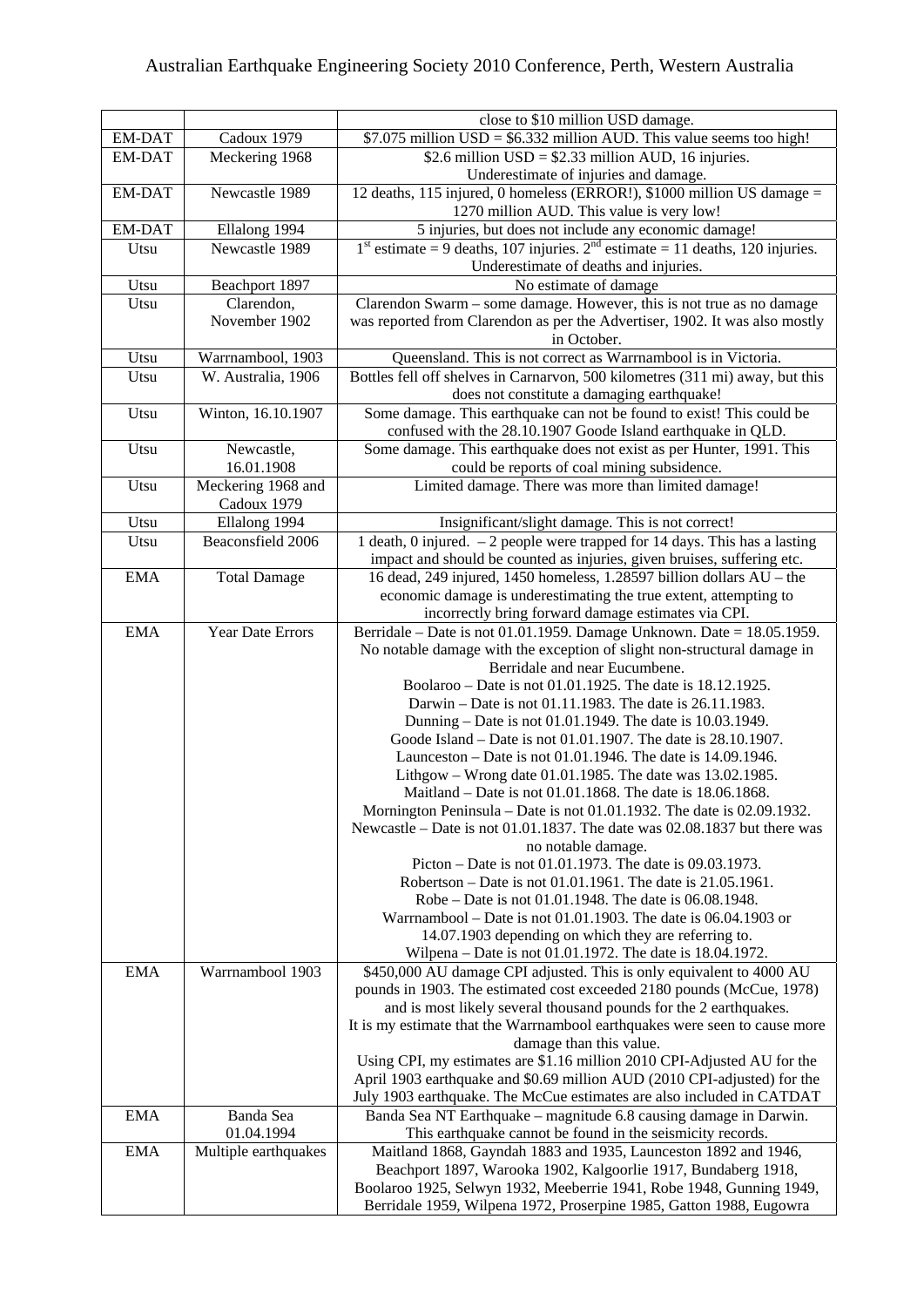|          |               | 1994, Baw Baw 1996, Alice Springs 1997, Kimberley 1997. No economic<br>estimate. |
|----------|---------------|----------------------------------------------------------------------------------|
|          |               |                                                                                  |
| MunichRe | Adelaide 1954 | Unknown damage.                                                                  |

### *A.2 Estimates created using damage reports for existing earthquakes.*

Full details of the following economic loss estimates for Australian earthquakes will be included in subsequent papers and may change slightly as additional damage details are found. However, they are reasonable to an order of magnitude.

In the CATDAT estimates shown below of event year losses, the values of actual loss pre-1966 in column 8 are in AU Pounds, and post-1966 in Australian Dollars. Column 9 values are all in 2010 HNDECI-adjusted AUD. The following is a small subset of the full database.

*Table 5 – Estimates of economic loss for Australian Earthquakes mostly previously undetermined. This was undertaken using damage reports and trends in reconstruction and building materials.* 

| <b>Date</b> | Lat.     | Long.    | Ml     | <b>States</b><br><b>Affected</b> | <b>Damaged Buildings or</b><br><b>Infrastruct.</b> (Levels not<br>included) | <b>Actual</b><br>Loss<br>(000s) | 2010 HNDECI<br><b>Adjusted AUD</b><br>(5000s) |
|-------------|----------|----------|--------|----------------------------------|-----------------------------------------------------------------------------|---------------------------------|-----------------------------------------------|
| 12.2.1801   | $-33.80$ | 150.90   | (5.0)  | <b>NSW</b>                       | 5                                                                           | 0.05                            | 128                                           |
| 17.5.1823   | $-33.60$ | 150.80   | (4.5)  | <b>NSW</b>                       | bridge                                                                      | 0.3                             | 236                                           |
| 27.1.1841   | $-32.80$ | 151.60   | 4.9    | <b>NSW</b>                       | minor                                                                       | 0.01                            | 5                                             |
| 28.10.1842  | $-32.60$ | 151.60   | 5.3    | <b>NSW</b>                       | minor                                                                       | 0.05                            | 24                                            |
| 16.9.1855   | $-39.5$  | 145      | (5.5)  | <b>VIC</b>                       | $\mathbf{1}$                                                                | 0.07                            | $\boldsymbol{7}$                              |
| 21.11.1859  | $-40.70$ | 145.00   | 5.4    | <b>TAS</b>                       | $\overline{4}$                                                              | 0.2                             | 35                                            |
| 18.6.1868   | $-32.80$ | 151.60   | 5.3    | <b>NSW</b>                       | 1 moderate, 40 slight                                                       | $\mathbf{1}$                    | 385                                           |
| 13.8.1868   | $-18.50$ | $-71.00$ | 8.5    | NSW,<br>TAS, WA                  | 3 boats                                                                     | 0.5                             | 192                                           |
| 8.6.1871    | $-35.37$ | 148.13   | 5.3    | <b>NSW</b>                       | 5 slight                                                                    | 0.3                             | 208                                           |
| 7.7.1883    | $-35.10$ | 138.70   | 4.7    | <b>SA</b>                        | $\mathbf{1}$                                                                | 0.1                             | 36                                            |
| 28.8.1883   | $-25.50$ | 151.70   | 5.9    | <b>QLD</b>                       | 350                                                                         | $\overline{7}$                  | 2502                                          |
| 13.7.1884   | $-40.50$ | 148.50   | 6.2    | <b>TAS</b>                       | minor                                                                       | 0.2                             | 87                                            |
| 12.5.1885   | $-39.90$ | 148.90   | 6.65   | <b>TAS</b>                       | $\overline{2}$                                                              | 0.15                            | 61                                            |
| 29.11.1886  | $-34.75$ | 148.80   | 5.5    | <b>NSW</b>                       | 30                                                                          | $\overline{2}$                  | 673                                           |
| 16.4.1887   | $-34.30$ | 135.80   | 5.7    | <b>SA</b>                        | 5                                                                           | 0.1                             | 43                                            |
| 5.7.1888    | $-34.80$ | 149.10   | 5.3    | NSW,<br><b>ACT</b>               | $\mathbf{1}$                                                                | 0.1                             | 43                                            |
| 12.2.1889   | $-34.00$ | 139.00   | 4.9    | <b>SA</b>                        | $\mathbf{1}$                                                                | 0.1                             | 47                                            |
| 27.1.1892   | $-40.40$ | 149.50   | 6.9    | <b>TAS</b>                       | 5 moderate, 20 slight                                                       | 0.26                            | 144                                           |
| 22.8.1896   | $-33.69$ | 138.91   | 4.3    | <b>SA</b>                        | 4                                                                           | 0.1                             | 158                                           |
| 10.5.1897   | $-37.30$ | 139.70   | 6.5    | <b>SA</b>                        | 15 destroyed, 1000, powerlines                                              | 7.29                            | 9954-11537                                    |
| 7.5.1902    | $-32.75$ | 138.50   | 4.8    | <b>SA</b>                        | 50                                                                          | 0.4                             | 201                                           |
| 19.9.1902   | $-35.00$ | 138.00   | 6      | <b>SA</b>                        | Walls destroyed, 100s, powerlines                                           | 24.22                           | 8638-18868<br>(12148)                         |
| 6.4.1903    | $-38.40$ | 142.50   | 4.3    | <b>VIC</b>                       | 100s                                                                        | 10                              | 5478                                          |
| 25.6.1903   | $-34.08$ | 137.61   | Mining | <b>SA</b>                        | mining                                                                      | 0.5                             | 274                                           |
| 14.7.1903   | $-38.43$ | 142.53   | 5.3    | <b>VIC</b>                       | 100s                                                                        | 6.2                             | 3396                                          |
| 27.10.1907  | $-10.58$ | 142.50   |        | <b>QLD</b>                       | $\mathbf{1}$                                                                | 0.2                             | 120                                           |
| 4.5.1908    | $-42.00$ | 145.40   | 4.9    | <b>TAS</b>                       | $\mathbf{1}$                                                                | 0.27                            | 124                                           |
| 26.10.1911  | $-33.92$ | 136.73   | 5.5    | <b>SA</b>                        | 75                                                                          | 0.225                           | 89                                            |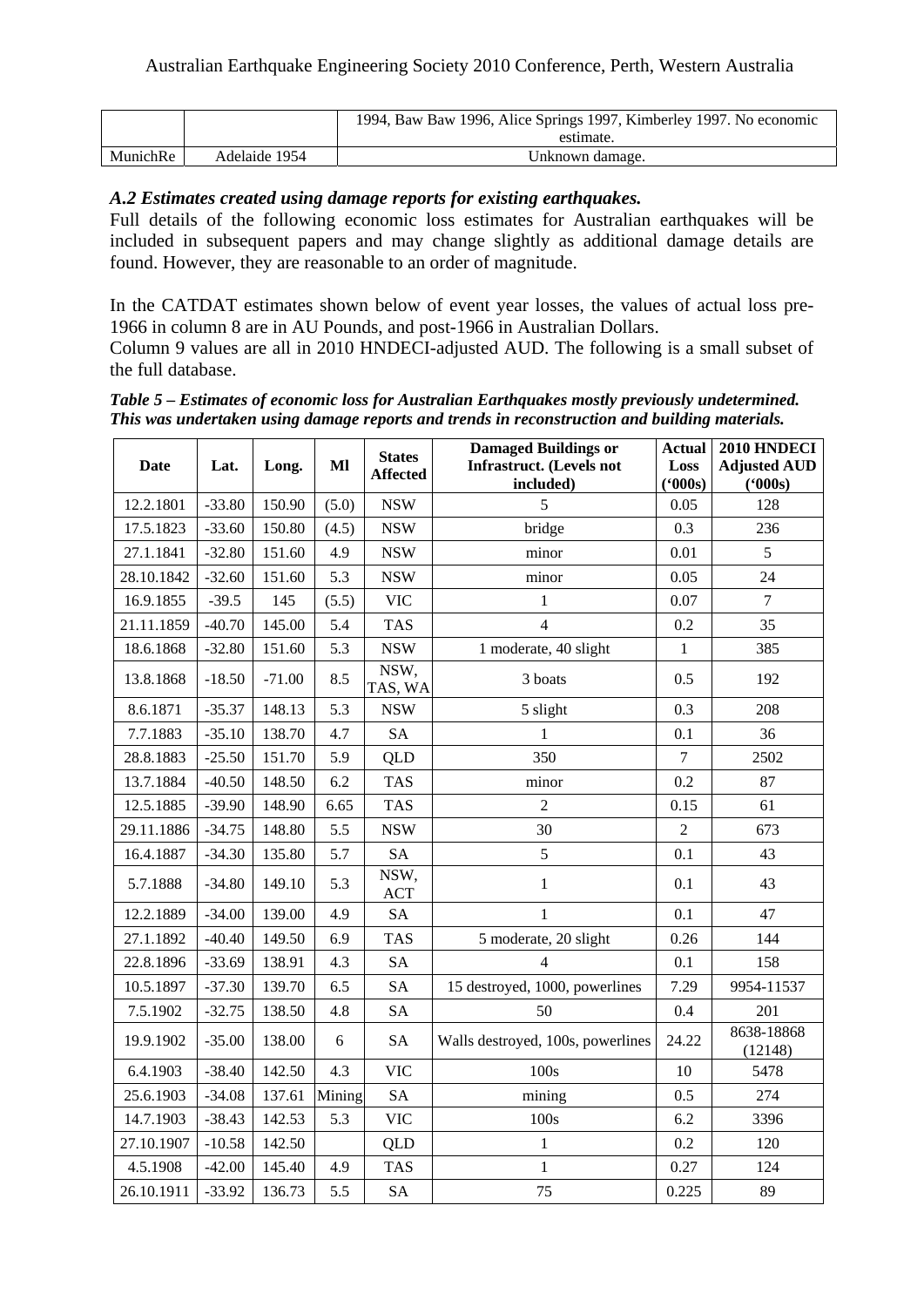| 10.6.1916  | $-32.25$ | 152.50   | 4.6       | <b>NSW</b>                         | $\overline{2}$                                                    | 0.45           | 80             |
|------------|----------|----------|-----------|------------------------------------|-------------------------------------------------------------------|----------------|----------------|
| 27.8.1917  | $-30.66$ | 121.36   | Mining    | WA                                 | mining                                                            | 20             | 3164           |
| 6.6.1918   | $-23.50$ | 152.50   | 6         | QLD                                | 3000 approx. with some damage                                     | 60             | 8348           |
| 15.8.1919  | $-33.50$ | 150.70   | 4.6       | <b>NSW</b>                         | 3                                                                 | 0.5            | 55             |
| 10.4.1922  | $-39.30$ | 144.30   | 5.6       | <b>VIC</b>                         | minor                                                             | 0.5            | 59             |
| 18.12.1925 | $-33.00$ | 151.60   | 5.3       | <b>NSW</b>                         | 3                                                                 | $\mathbf{1}$   | 116            |
| 27.10.1930 | $-34.40$ | 148.80   | 5.2       | NSW,<br><b>ACT</b>                 | 22                                                                | 1.5            | 177            |
| 2.9.1932   | $-38.30$ | 145.00   | 4.5       | <b>VIC</b>                         | minor                                                             | $\mathbf{1}$   | 161            |
| 18.11.1934 | $-34.80$ | 149.20   | 5.6       | NSW,<br><b>ACT</b>                 | 5 moderate, 100 slight                                            | 3.5            | 577            |
| 12.4.1935  | $-25.50$ | 151.67   | 5.5       | <b>QLD</b>                         | 100s                                                              | 30             | 4807           |
| 26.3.1939  | $-31.10$ | 138.30   | 5.8       | <b>SA</b>                          | $\boldsymbol{2}$                                                  | 0.15           | 20             |
| 28.4.1941  | $-26.90$ | 115.80   | $7.2\,$   | <b>WA</b>                          | 3                                                                 | $\overline{2}$ | 225            |
| 14.9.1946  | $-39.97$ | 149.35   | 6.1       | TAS,<br><b>VIC</b>                 | 30                                                                | 1.5            | 134            |
| 6.8.1948   | $-37.36$ | 139.68   | 5.6       | SA                                 | 100                                                               | $\overline{4}$ | 288            |
| 10.3.1949  | $-34.74$ | 149.20   | 5.5       | NSW,<br><b>ACT</b>                 | 100s                                                              | 3              | 189            |
| 2.11.1950  | $-6.50$  | 129.50   | 8.1       | $\rm{NT}$                          | 1                                                                 | 0.1            | 6              |
| 28.2.1954  | $-34.90$ | 138.70   | 5.4       | <b>SA</b>                          | 3                                                                 | 4538           | 149170-152530  |
| 19.9.1954  | $-28.50$ | 148.60   | 5.3       | QLD,<br><b>NSW</b>                 | minor, water tanks                                                | 0.1            | $\mathfrak{Z}$ |
| 22.5.1960  | $-38.29$ | $-73.05$ | 9.5<br>Mw | QLD,<br>NSW,<br>VIC,<br><b>TAS</b> | 20 boats                                                          | 11.06          | 300            |
| 7.10.1960  | $-7.40$  | 130.70   | 7.3       | $\rm{NT}$                          | minor                                                             | 3              | 81             |
| 17.11.1960 | $-27.33$ | 152.85   | 4.4       | QLD                                | minor                                                             | $\overline{2}$ | 54             |
| 21.5.1961  | $-34.55$ | 150.50   | 5.8       | <b>NSW</b>                         | landslides, 2000 homes affected                                   | 250            | 6558           |
| 18.1.1963  | $-32.25$ | 117.17   | 4.9       | <b>WA</b>                          | $\mathbf{2}$                                                      | 0.5            | 13             |
| 4.11.1963  | $-6.80$  | 129.60   | 8.2       | $\rm{NT}$                          | Electricity supply and telephone<br>services at Darwin.           | 9.32           | 244            |
| 28.8.1965  | $-32.23$ | 138.30   | 5         | SA                                 | minor                                                             | 0.75           | 18             |
| 8.4.1968   | $-30.80$ | 117.10   | 4.4       | <b>WA</b>                          | minor                                                             | 1              | 11             |
| 14.10.1968 | $-31.52$ | 116.98   | 6.8 Ms    | <b>WA</b>                          | 59 destroyed, 2000, railway lines,<br>roads, pipelines            | 5227           | 59689-79092    |
| 20.6.1969  | $-38.47$ | 146.30   | 5.3       | <b>VIC</b>                         | 100                                                               | 30             | 317            |
| 6.1.1971   | $-33.46$ | 138.56   | 4.6       | SA                                 | 10                                                                | 1.5            | 14             |
| 6.7.1971   | $-38.42$ | 145.11   | 4.9 Ms    | <b>VIC</b>                         | $\overline{4}$                                                    | $\sqrt{2}$     | 19             |
| 18.4.1972  | $-31.58$ | 138.62   | 5.3       | <b>SA</b>                          | minor                                                             | 1              | 9              |
| 9.3.1973   | $-34.13$ | 150.27   | 5.5       | <b>NSW</b>                         | minor                                                             | 500            | 4004           |
| 2.12.1977  | $-37.86$ | 144.26   | 5         | <b>VIC</b>                         | 5                                                                 | 4.1            | 19             |
| 2.6.1979   | $-30.82$ | 117.11   | 6.1<br>Mw | WA                                 | 25 severe, 75 slight, roads, water<br>pipes, power, railway lines | 4089           | 14501-15527    |
| 7.2.1980   | $-54.16$ | 158.89   | 6.4 Ms    | <b>TAS</b>                         | 1                                                                 | 1              | 3              |
| 4.3.1982   | $-29.82$ | 151.20   | 3.7       | <b>NSW</b>                         | 1                                                                 | 1              | 3              |
| 21.11.1982 | $-37.15$ | 146.76   | 5.4       | <b>NSW</b>                         | 1                                                                 | 10             | 28             |
| 26.11.1982 | $-33.94$ | 147.25   | 4.6       | <b>NSW</b>                         | 25                                                                | 200            | 557            |
| 24.11.1983 | $-7.57$  | 128.19   | 7.1 Ms    | NT, WA                             | Electric power and telephone<br>services                          | 500            | 1259           |